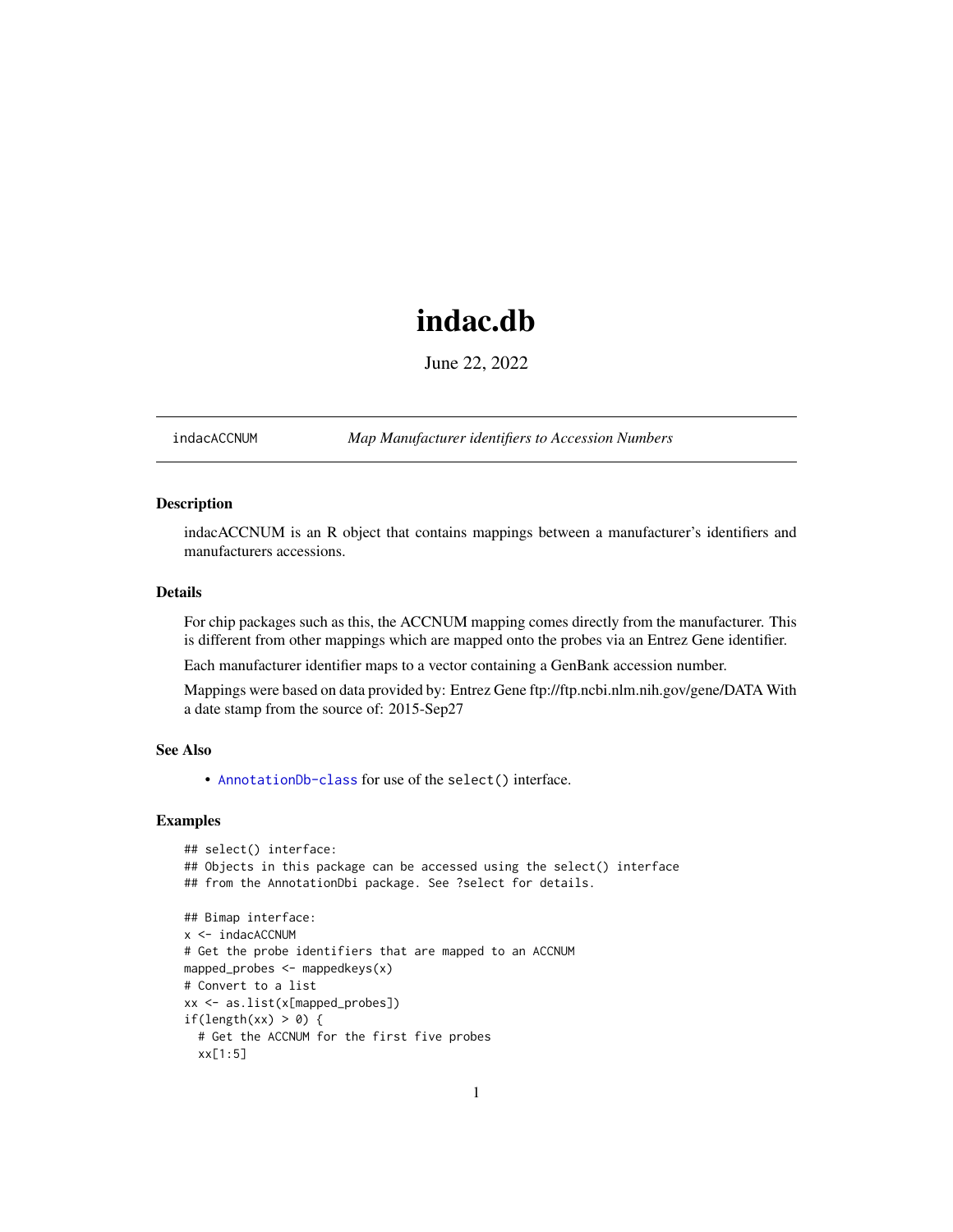```
# Get the first one
 xx[[1]]
}
```
indacALIAS2PROBE *Map between Common Gene Symbol Identifiers and Manufacturer Identifiers*

#### Description

indacALIAS is an R object that provides mappings between common gene symbol identifiers and manufacturer identifiers.

#### Details

Each gene symbol is mapped to a named vector of manufacturer identifiers. The name represents the gene symbol and the vector contains all manufacturer identifiers that are found for that symbol. An NA is reported for any gene symbol that cannot be mapped to any manufacturer identifiers.

This mapping includes ALL gene symbols including those which are already listed in the SYMBOL map. The SYMBOL map is meant to only list official gene symbols, while the ALIAS maps are meant to store all used symbols.

Mappings were based on data provided by: Entrez Gene ftp://ftp.ncbi.nlm.nih.gov/gene/DATA With a date stamp from the source of: 2015-Sep27

# See Also

• [AnnotationDb-class](#page-0-0) for use of the select() interface.

```
## select() interface:
## Objects in this package can be accessed using the select() interface
## from the AnnotationDbi package. See ?select for details.
## Bimap interface:
# Convert the object to a list
xx <- as.list(indacALIAS2PROBE)
if(length(xx) > 0){
    # Get the probe identifiers for the first two aliases
   xx[1:2]
   # Get the first one
   xx[[1]]
}
```
<span id="page-1-0"></span>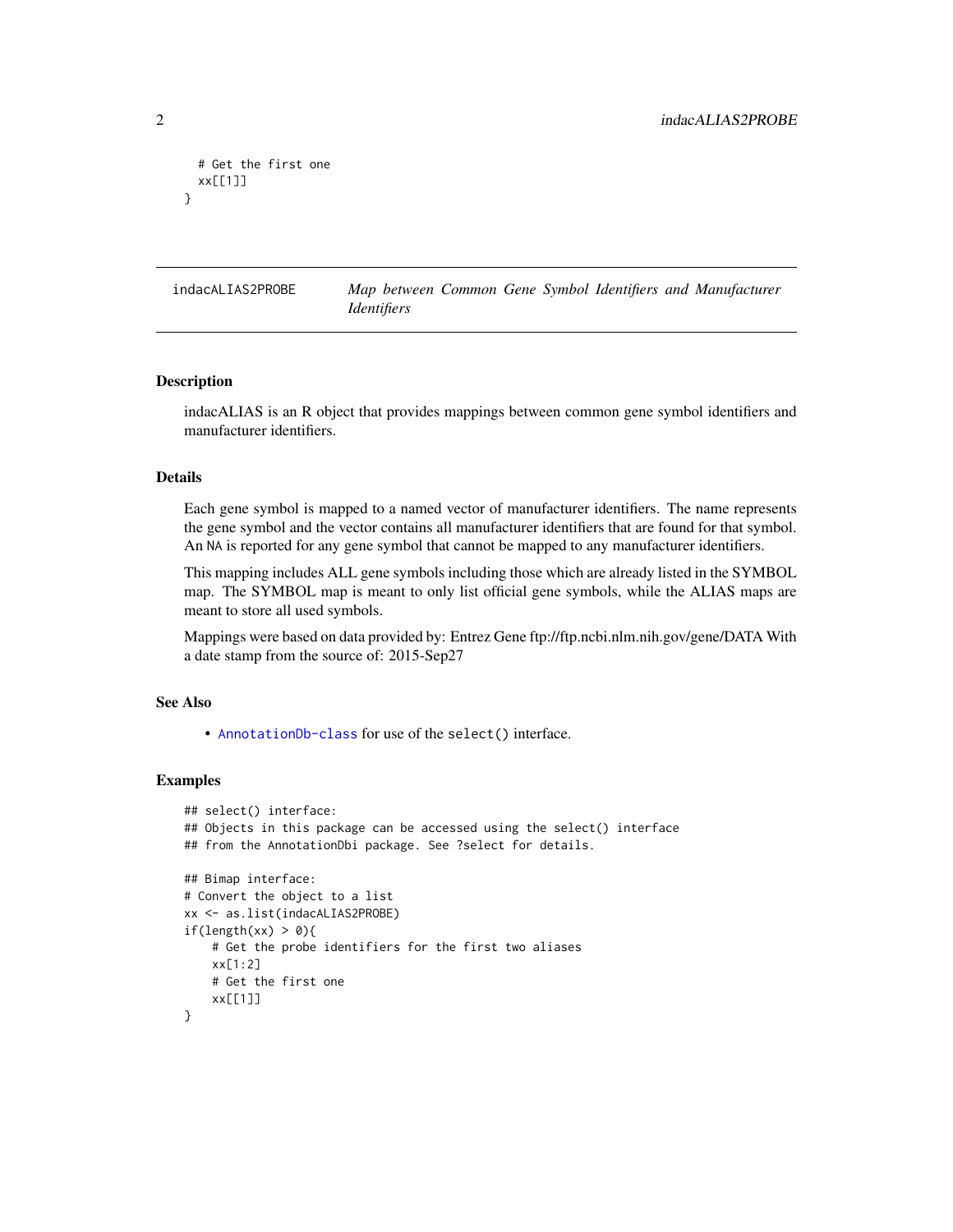#### <span id="page-2-0"></span>Description

Welcome to the indac.db annotation Package. The purpose of this package is to provide detailed information about the indac platform. This package is updated biannually.

Objects in this package are accessed using the select() interface. See ?select in the AnnotationDbi package for details.

#### See Also

• [AnnotationDb-class](#page-0-0) for use of keys(), columns() and select().

#### Examples

```
## select() interface:
## Objects in this package can be accessed using the select() interface
## from the AnnotationDbi package. See ?select for details.
columns(indac.db)
## Bimap interface:
## The 'old style' of interacting with these objects is manipulation as
## bimaps. While this approach is still available we strongly encourage the
## use of select().
ls("package:indac.db")
```
indacCHR *Map Manufacturer IDs to Chromosomes*

#### **Description**

indacCHR is an R object that provides mappings between a manufacturer identifier and the chromosome that contains the gene of interest.

# Details

Each manufacturer identifier maps to a vector of chromosomes. Due to inconsistencies that may exist at the time the object was built, the vector may contain more than one chromosome (e.g., the identifier may map to more than one chromosome). If the chromosomal location is unknown, the vector will contain an NA.

Mappings were based on data provided by: Entrez Gene ftp://ftp.ncbi.nlm.nih.gov/gene/DATA With a date stamp from the source of: 2015-Sep27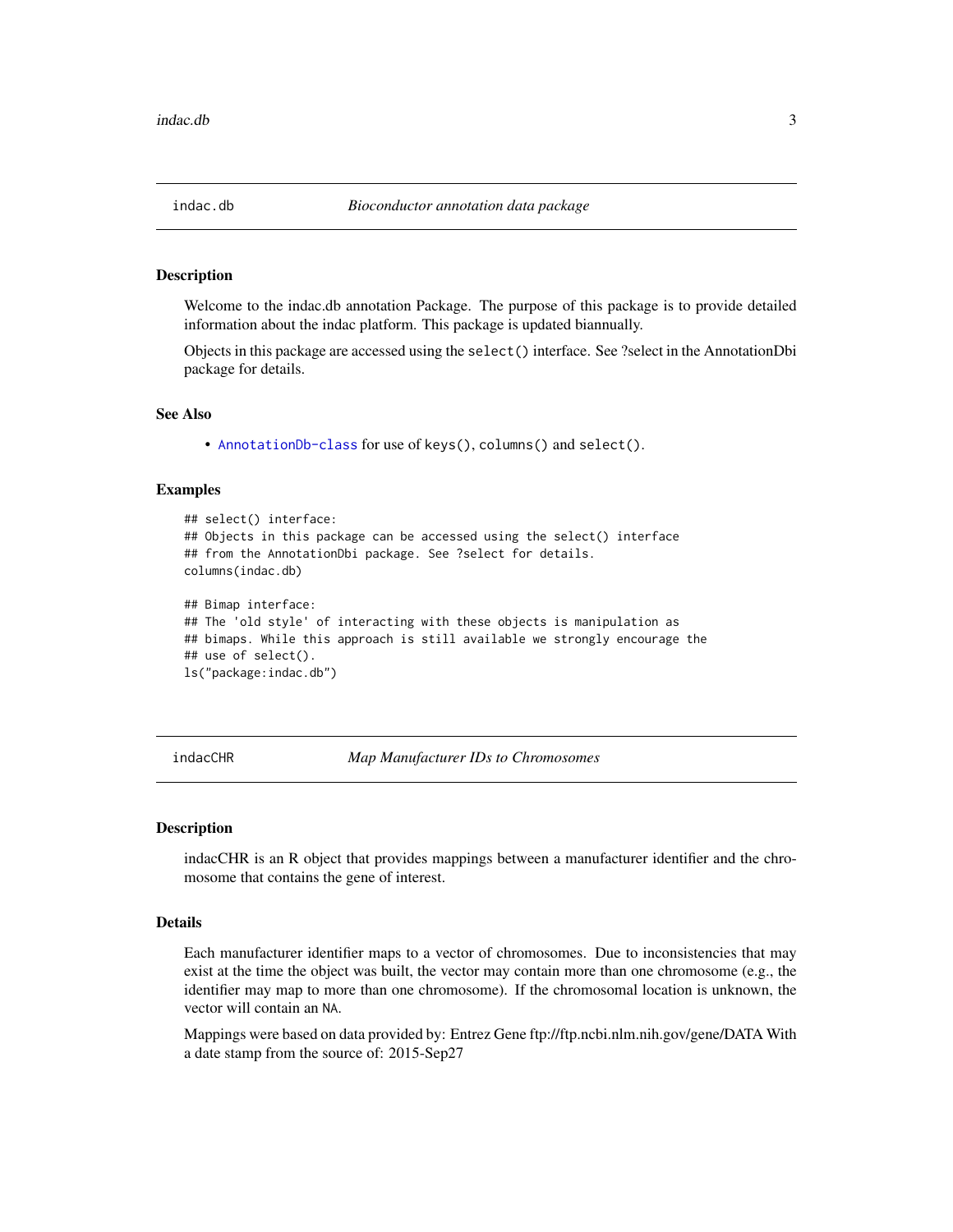# <span id="page-3-0"></span>See Also

• [AnnotationDb-class](#page-0-0) for use of the select() interface.

#### Examples

```
## select() interface:
## Objects in this package can be accessed using the select() interface
## from the AnnotationDbi package. See ?select for details.
## Bimap interface:
x < - indacCHR
# Get the probe identifiers that are mapped to a chromosome
mapped_probes <- mappedkeys(x)
# Convert to a list
xx <- as.list(x[mapped_probes])
if(length(xx) > 0) {
  # Get the CHR for the first five probes
  xx[1:5]
  # Get the first one
  xx[[1]]
}
```
indacCHRLENGTHS *A named vector for the length of each of the chromosomes*

#### Description

indacCHRLENGTHS provides the length measured in base pairs for each of the chromosomes.

#### Details

This is a named vector with chromosome numbers as the names and the corresponding lengths for chromosomes as the values.

Total lengths of chromosomes were derived by calculating the number of base pairs on the sequence string for each chromosome.

# See Also

• [AnnotationDb-class](#page-0-0) for use of the select() interface.

```
## select() interface:
## Objects in this package can be accessed using the select() interface
## from the AnnotationDbi package. See ?select for details.
## Bimap interface:
tt <- indacCHRLENGTHS
# Length of chromosome 1
tt["1"]
```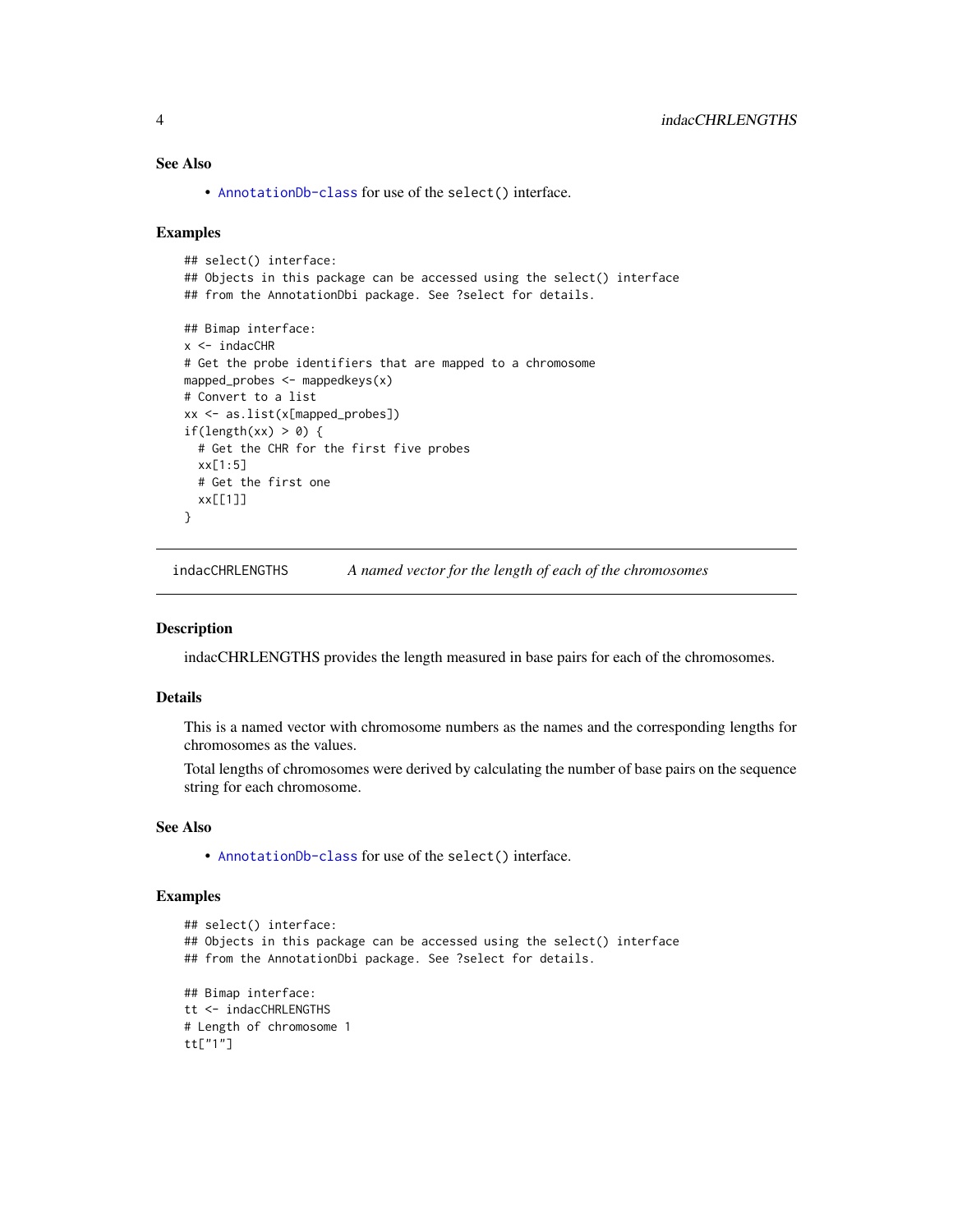#### Description

indacCHRLOC is an R object that maps manufacturer identifiers to the starting position of the gene. The position of a gene is measured as the number of base pairs.

The CHRLOCEND mapping is the same as the CHRLOC mapping except that it specifies the ending base of a gene instead of the start.

#### Details

Each manufacturer identifier maps to a named vector of chromosomal locations, where the name indicates the chromosome. Due to inconsistencies that may exist at the time the object was built, these vectors may contain more than one chromosome and/or location. If the chromosomal location is unknown, the vector will contain an NA.

Chromosomal locations on both the sense and antisense strands are measured as the number of base pairs from the p (5' end of the sense strand) to q (3' end of the sense strand) arms. Chromosomal locations on the antisense strand have a leading "-" sign (e. g. -1234567).

Since some genes have multiple start sites, this field can map to multiple locations.

Mappings were based on data provided by: UCSC Genome Bioinformatics (Drosophila melanogaster) ftp://hgdownload.cse.ucsc.edu/goldenPath/dm6 With a date stamp from the source of: 2014-Dec12

#### See Also

• [AnnotationDb-class](#page-0-0) for use of the select() interface.

```
## select() interface:
## Objects in this package can be accessed using the select() interface
## from the AnnotationDbi package. See ?select for details.
## Bimap interface:
x <- indacCHRLOC
# Get the probe identifiers that are mapped to chromosome locations
mapped_probes \leq mappedkeys(x)
# Convert to a list
xx <- as.list(x[mapped_probes])
if(length(xx) > 0) {
 # Get the CHRLOC for the first five probes
 xx[1:5]
 # Get the first one
 xx[[1]]
}
```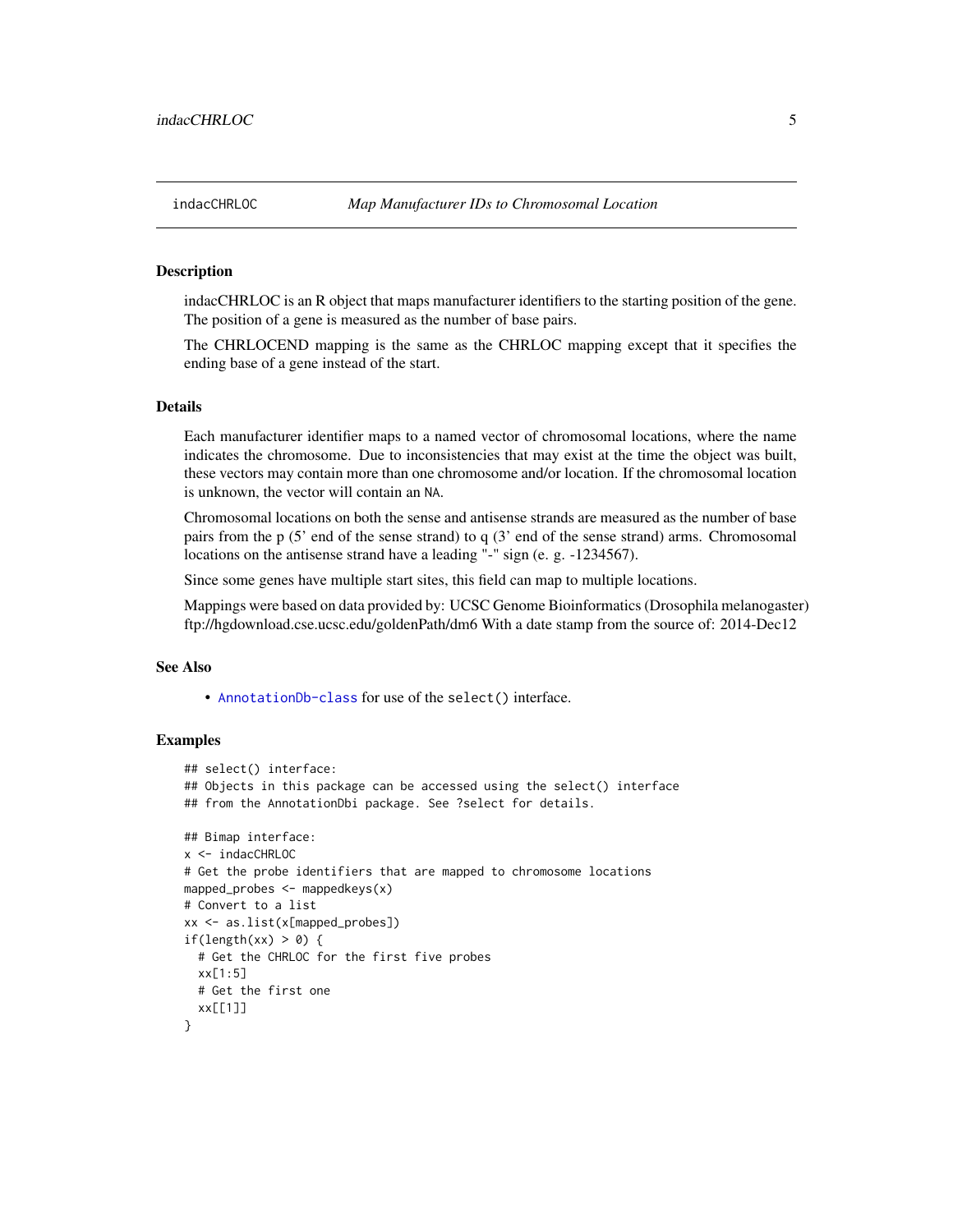#### Description

indacENSEMBL is an R object that contains mappings between manufacturer identifiers and Ensembl gene accession numbers.

#### Details

This object is a simple mapping of manufacturer identifiers to Ensembl gene Accession Numbers.

Mappings were based on data provided by BOTH of these sources: [http://www.ensembl.org/](http://www.ensembl.org/biomart/martview/) [biomart/martview/](http://www.ensembl.org/biomart/martview/) <ftp://ftp.ncbi.nlm.nih.gov/gene/DATA>

For most species, this mapping is a combination of manufacturer to ensembl IDs from BOTH NCBI and ensembl. Users who wish to only use mappings from NCBI are encouraged to see the ncbi2ensembl table in the appropriate organism package. Users who wish to only use mappings from ensembl are encouraged to see the ensembl2ncbi table which is also found in the appropriate organism packages. These mappings are based upon the ensembl table which is contains data from BOTH of these sources in an effort to maximize the chances that you will find a match.

For worms and flies however, this mapping is based only on sources from ensembl, as these organisms do not have ensembl to entrez gene mapping data at NCBI.

#### See Also

• [AnnotationDb-class](#page-0-0) for use of the select() interface.

```
## select() interface:
## Objects in this package can be accessed using the select() interface
## from the AnnotationDbi package. See ?select for details.
## Bimap interface:
x <- indacENSEMBL
# Get the entrez gene IDs that are mapped to an Ensembl ID
mapped_genes \leq mappedkeys(x)
# Convert to a list
xx <- as.list(x[mapped_genes])
if(length(xx) > 0) {
 # Get the Ensembl gene IDs for the first five genes
 xx[1:5]
 # Get the first one
 xx[[1]]
}
#For the reverse map ENSEMBL2PROBE:
# Convert to a list
xx <- as.list(indacENSEMBL2PROBE)
if(length(xx) > 0){
```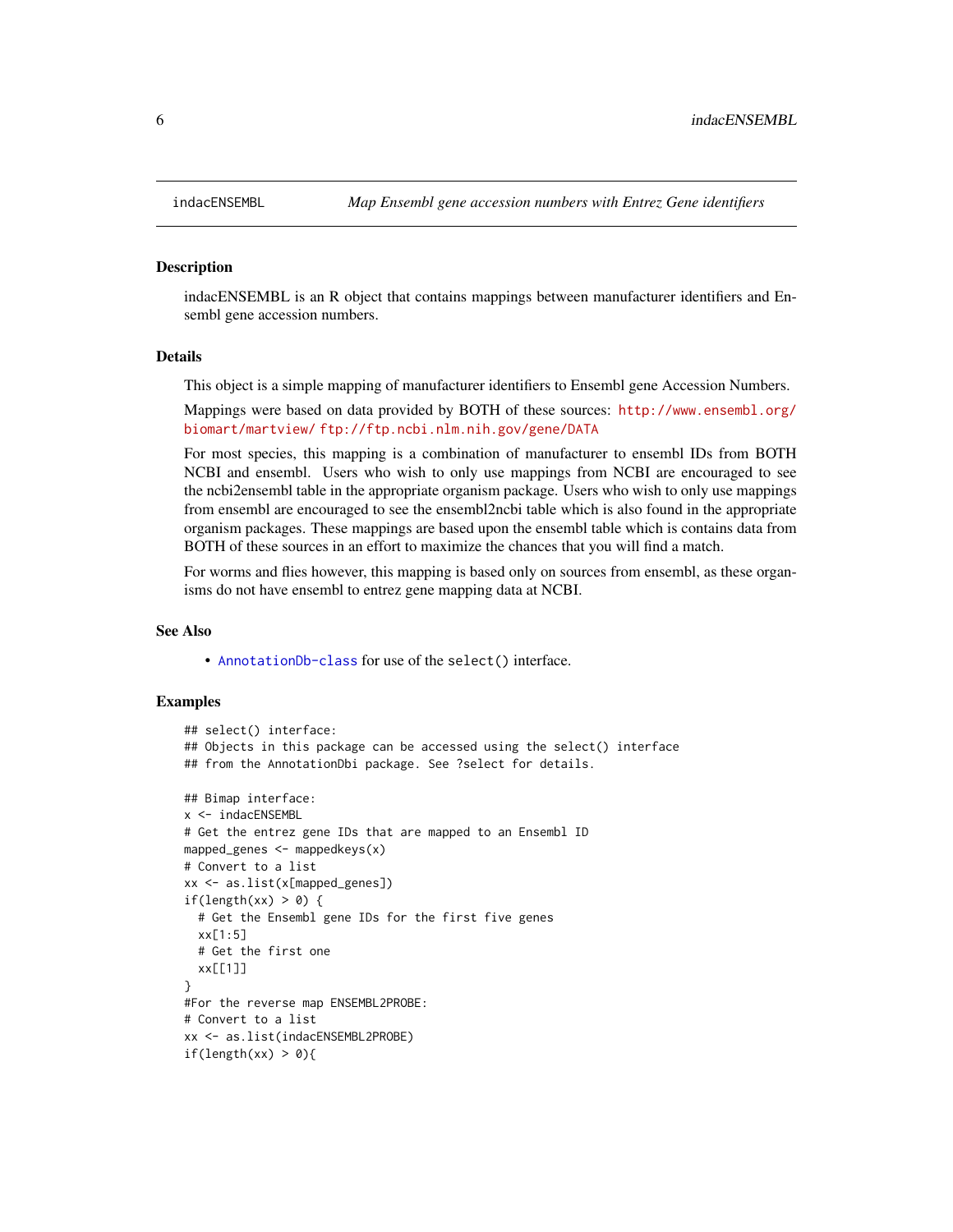#### <span id="page-6-0"></span>indacENTREZID 7

```
# Gets the entrez gene IDs for the first five Ensembl IDs
  xx[1:5]
   # Get the first one
  xx[[1]]
}
```
indacENTREZID *Map between Manufacturer Identifiers and Entrez Gene*

#### **Description**

indacENTREZID is an R object that provides mappings between manufacturer identifiers and Entrez Gene identifiers.

#### Details

Each manufacturer identifier is mapped to a vector of Entrez Gene identifiers. An NA is assigned to those manufacturer identifiers that can not be mapped to an Entrez Gene identifier at this time.

If a given manufacturer identifier can be mapped to different Entrez Gene identifiers from various sources, we attempt to select the common identifiers. If a concensus cannot be determined, we select the smallest identifier.

Mappings were based on data provided by: Entrez Gene ftp://ftp.ncbi.nlm.nih.gov/gene/DATA With a date stamp from the source of: 2015-Sep27

#### References

<http://www.ncbi.nlm.nih.gov/entrez/query.fcgi?db=gene>

#### See Also

• [AnnotationDb-class](#page-0-0) for use of the select() interface.

```
## select() interface:
## Objects in this package can be accessed using the select() interface
## from the AnnotationDbi package. See ?select for details.
## Bimap interface:
x <- indacENTREZID
# Get the probe identifiers that are mapped to an ENTREZ Gene ID
mapped_probes <- mappedkeys(x)
# Convert to a list
xx <- as.list(x[mapped_probes])
if(length(xx) > 0) {
 # Get the ENTREZID for the first five probes
 xx[1:5]
 # Get the first one
 xx[[1]]
}
```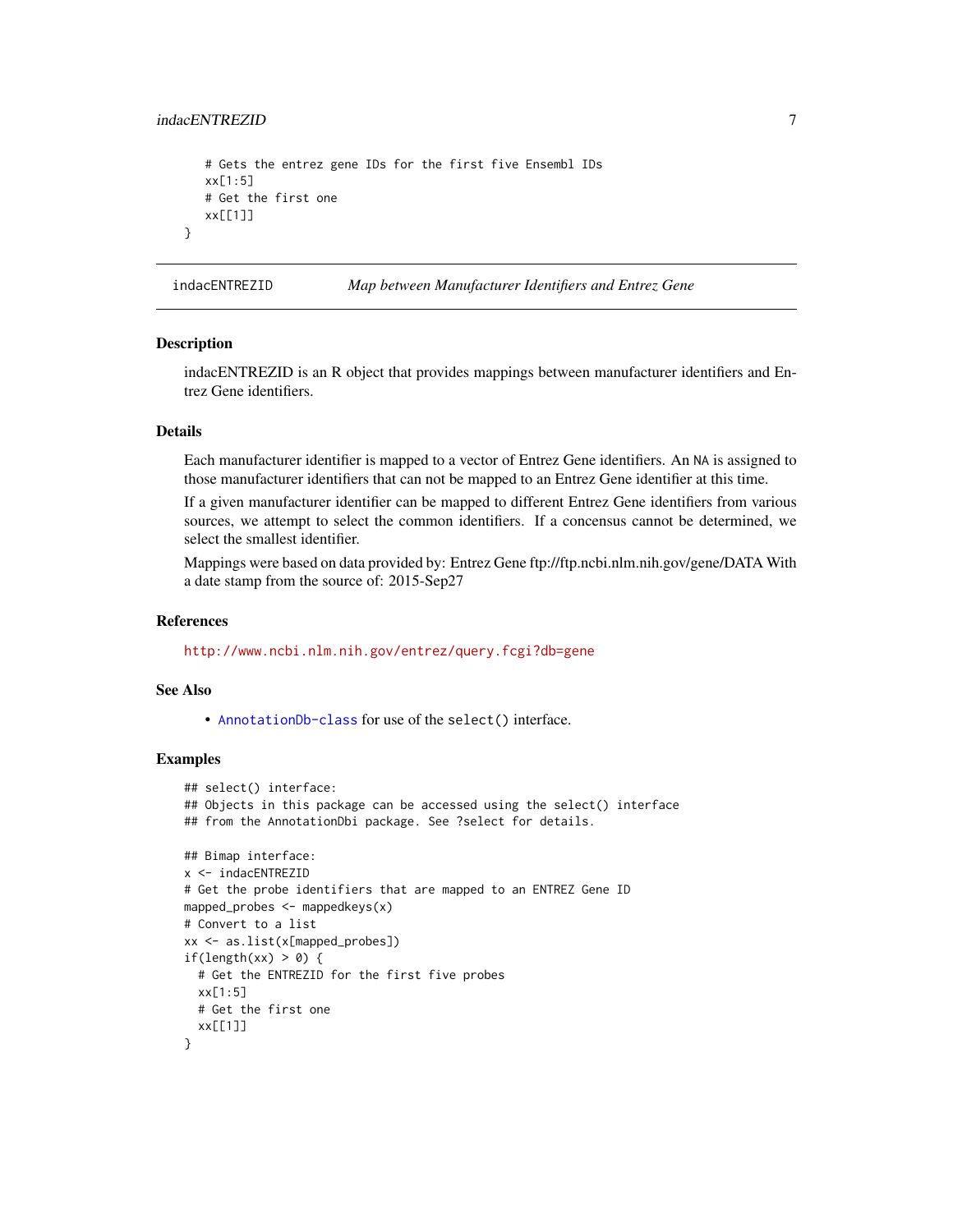<span id="page-7-0"></span>indacENZYME *Maps between Manufacturer IDs and Enzyme Commission (EC) Numbers*

#### Description

indacENZYME is an R object that provides mappings between manufacturer identifiers and EC numbers. indacENZYME2PROBE is an R object that maps Enzyme Commission (EC) numbers to manufacturer identifiers.

#### Details

When the indacENZYME maping viewed as a list, each manufacturer identifier maps to a named vector containing the EC number that corresponds to the enzyme produced by that gene. The names corresponds to the manufacturer identifiers. If this information is unknown, the vector will contain an NA.

For the indacENZYME2PROBE, each EC number maps to a named vector containing all of the manufacturer identifiers that correspond to the gene that produces that enzyme. The name of the vector corresponds to the EC number.

Enzyme Commission numbers are assigned by the Nomenclature Committee of the International Union of Biochemistry and Molecular Biology <http://www.chem.qmw.ac.uk/iubmb/enzyme/> to allow enzymes to be identified.

An Enzyme Commission number is of the format EC x.y.z.w, where x, y, z, and w are numeric numbers. In indacENZYME2PROBE, EC is dropped from the Enzyme Commission numbers.

Enzyme Commission numbers have corresponding names that describe the functions of enzymes in such a way that EC x is a more general description than EC x.y that in turn is a more general description than EC x.y.z. The top level EC numbers and names are listed below:

EC 1 oxidoreductases

EC 2 transferases

EC 3 hydrolases

EC 4 lyases

EC 5 isomerases

EC 6 ligases

The EC name for a given EC number can be viewed at [http://www.chem.qmul.ac.uk/iupac/](http://www.chem.qmul.ac.uk/iupac/jcbn/index.html#6) [jcbn/index.html#6](http://www.chem.qmul.ac.uk/iupac/jcbn/index.html#6)

Mappings between probe identifiers and enzyme identifiers were obtained using files provided by: KEGG GENOME ftp://ftp.genome.jp/pub/kegg/genomes With a date stamp from the source of: 2011-Mar15

#### References

<ftp://ftp.genome.ad.jp/pub/kegg/pathways>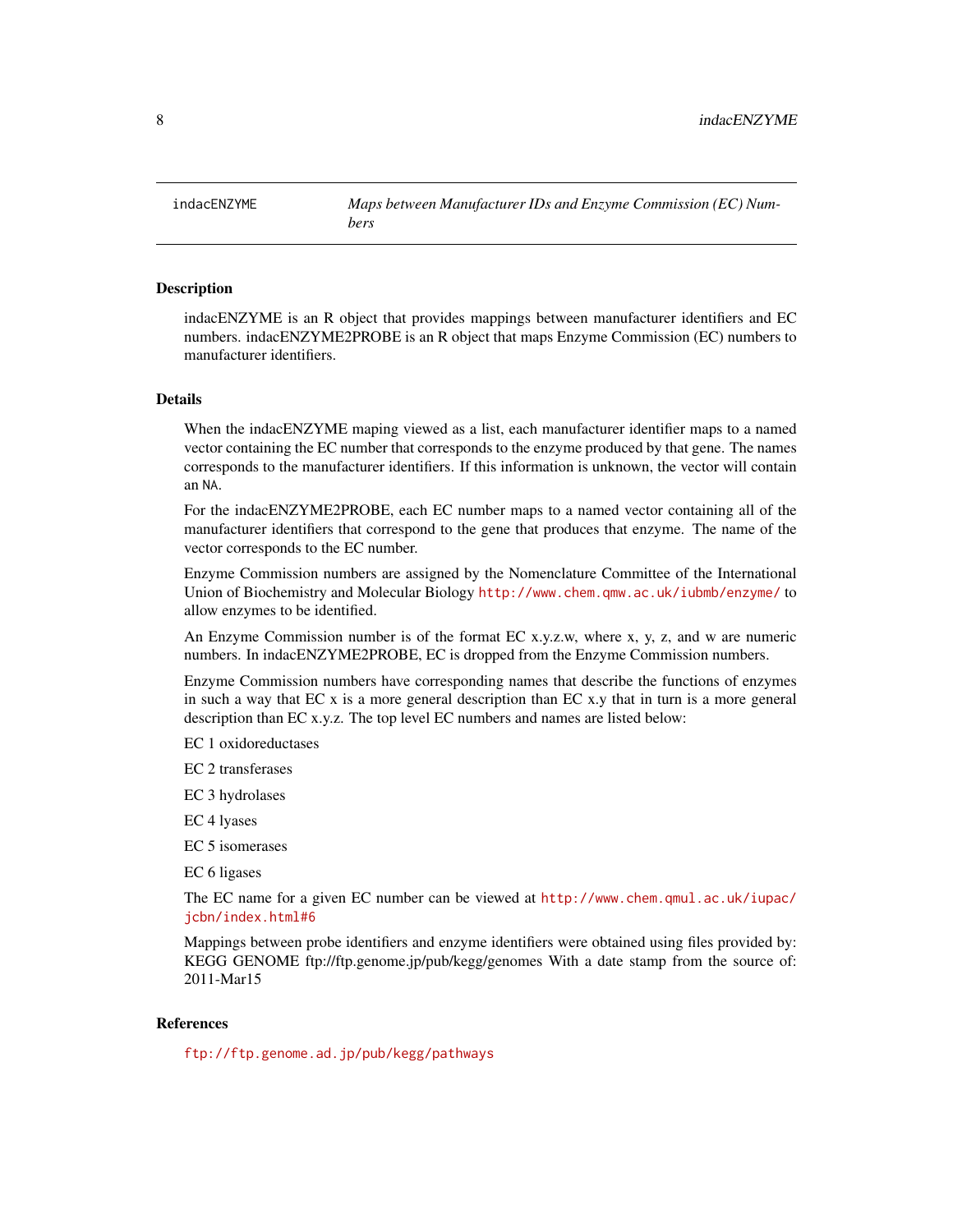# <span id="page-8-0"></span>indacFLYBASE 9

# See Also

• [AnnotationDb-class](#page-0-0) for use of the select() interface.

#### Examples

```
## select() interface:
## Objects in this package can be accessed using the select() interface
## from the AnnotationDbi package. See ?select for details.
## Bimap interface:
x <- indacENZYME
# Get the probe identifiers that are mapped to an EC number
mapped_probes <- mappedkeys(x)
# Convert to a list
xx <- as.list(x[mapped_probes])
if(length(xx) > 0) {
  # Get the ENZYME for the first five probes
  xx[1:5]
  # Get the first one
  xx[[1]]
}
# Now convert indacENZYME2PROBE to a list to see inside
xx <- as.list(indacENZYME2PROBE)
if(length(xx) > 0){
   # Get the probe identifiers for the first five enzyme
   #commission numbers
   xx[1:5]
   # Get the first one
   xx[[1]]
}
```
indacFLYBASE *Map manufacturer identifiers with FlyBase Acession numbers*

# Description

indacFLYBASE is an R object that contains mappings between manufacturer identifiers and Fly-Base accession numbers.

#### Details

This object is a simple mapping of manufacturer identifiers to Flybase Accession Numbers.

Mappings were based on data provided by: Entrez Gene ftp://ftp.ncbi.nlm.nih.gov/gene/DATA With a date stamp from the source of: 2015-Sep27

#### See Also

• [AnnotationDb-class](#page-0-0) for use of the select() interface.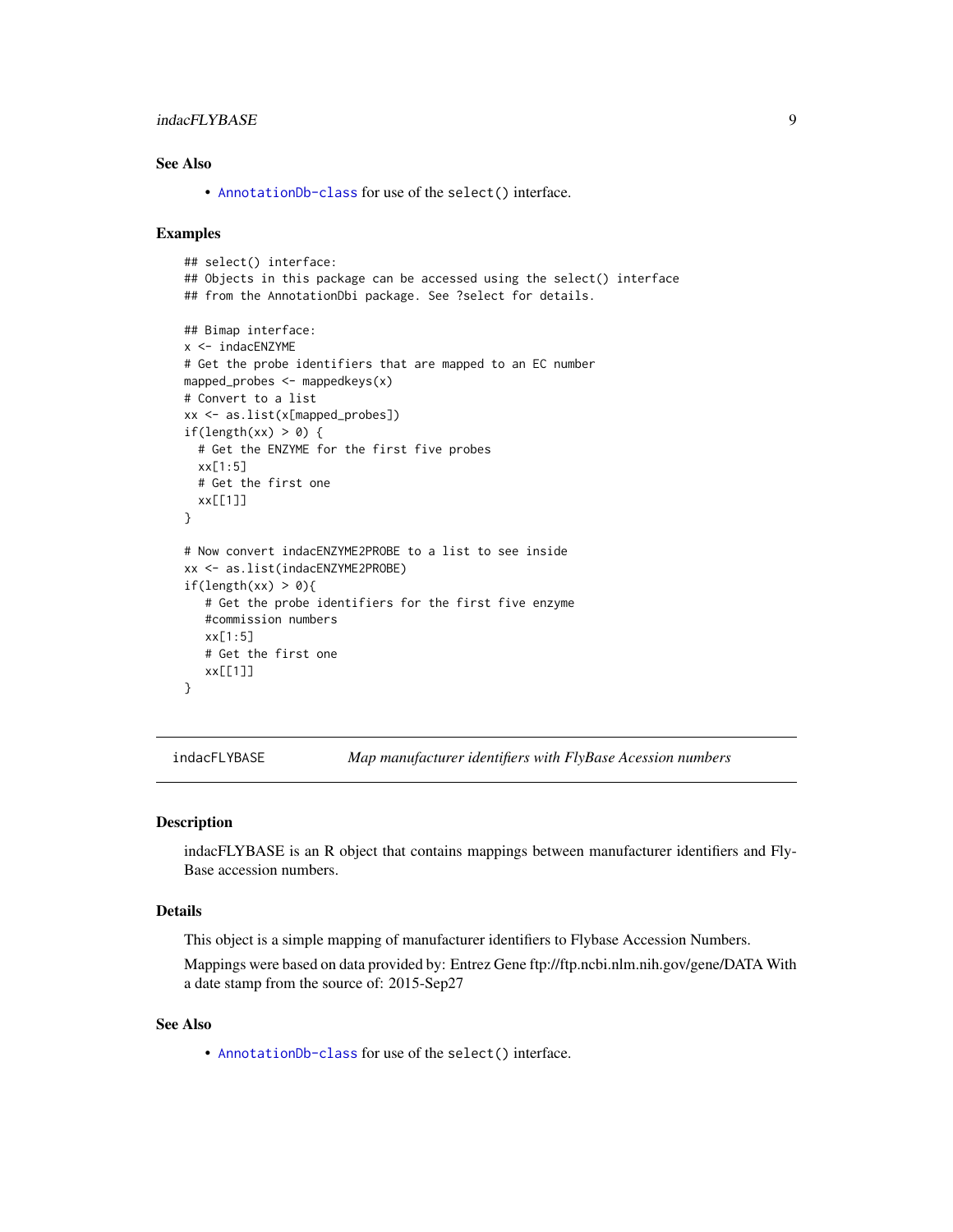#### Examples

```
## select() interface:
## Objects in this package can be accessed using the select() interface
## from the AnnotationDbi package. See ?select for details.
## Bimap interface:
x <- indacFLYBASE
# Get the manufacturer identifiers that are mapped to a FLYBASE ID
mapped_genes <- mappedkeys(x)
# Convert to a list
xx <- as.list(x[mapped_genes])
if(length(xx) > 0) {
  # Get the FlyBase IDs for the first five genes
  xx[1:5]
  # Get the first one
  xx[[1]]
}
# For the reverse map:
# Convert to a list
xx <- as.list(indacFLYBASE2PROBE)
if(length(xx) > 0){
    # Get the probe identifiers for the first five IDs
    xx[1:5]
    # Get the first one
    xx[[1]]
}
```
indacFLYBASECG *Map FlyBase CG accession numbers with manufacturer identifiers*

#### Description

indacFLYBASE is an R object that contains mappings between manufacturer identifiers and Fly-Base CG accession numbers. These accessions are used by Ensembl and supported by FlyBase.

# Details

This object is a simple mapping of manufacturer identifiers [http://www.ncbi.nlm.nih.gov/](http://www.ncbi.nlm.nih.gov/entrez/query.fcgi?db=gene) [entrez/query.fcgi?db=gene](http://www.ncbi.nlm.nih.gov/entrez/query.fcgi?db=gene) to Flybase CG Accession Numbers.

Mappings were based on data provided by: Entrez Gene ftp://ftp.ncbi.nlm.nih.gov/gene/DATA With a date stamp from the source of: 2015-Sep27

# See Also

• [AnnotationDb-class](#page-0-0) for use of the select() interface.

<span id="page-9-0"></span>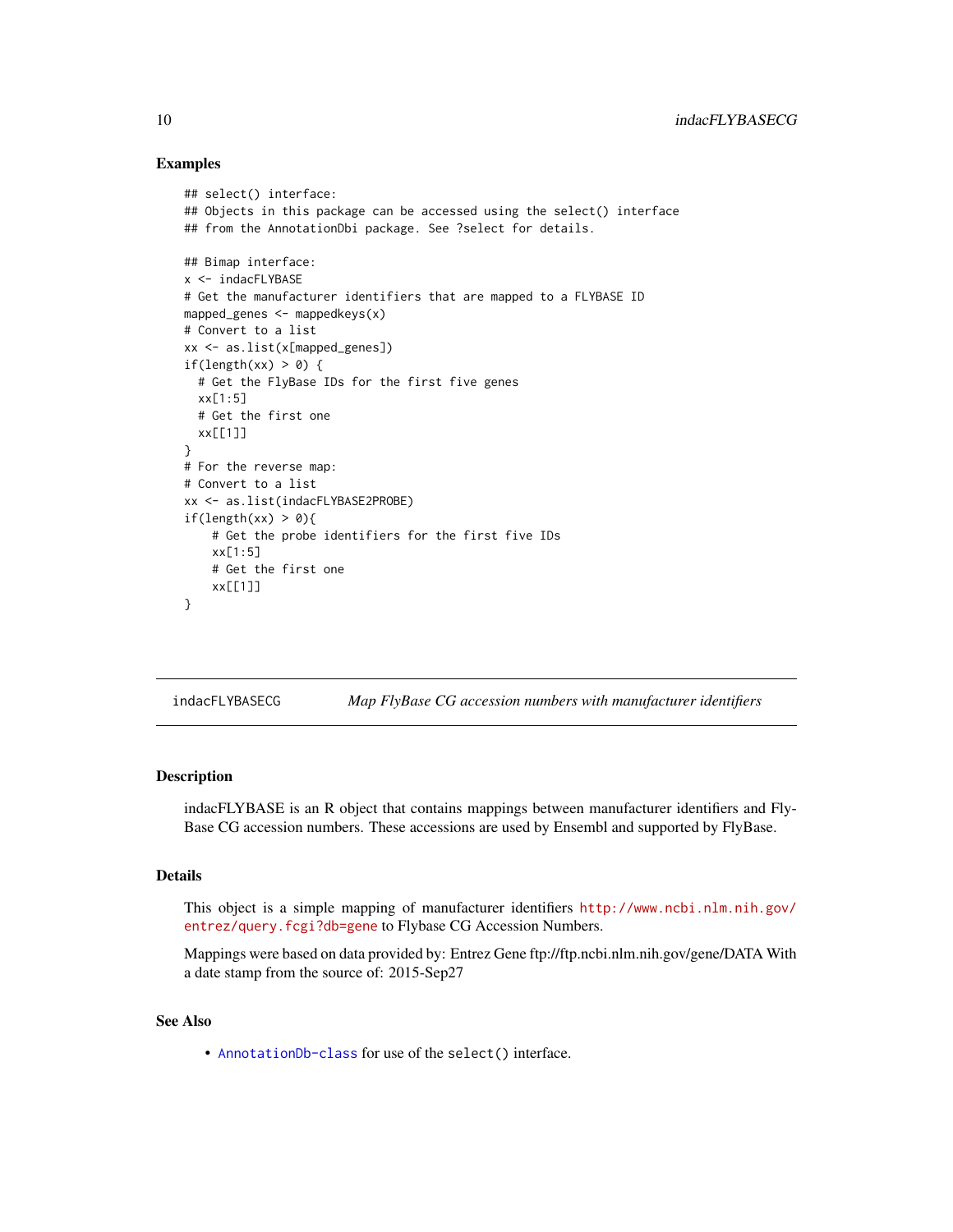# <span id="page-10-0"></span>indacGENENAME 11

#### Examples

```
## select() interface:
## Objects in this package can be accessed using the select() interface
## from the AnnotationDbi package. See ?select for details.
## Bimap interface:
x <- indacFLYBASECG
# Get the manufacturer IDs that are mapped to a Flybase CG ID
mapped_genes \leq mappedkeys(x)
# Convert to a list
xx <- as.list(x[mapped_genes])
if(length(xx) > 0) {
  # Get the FlyBase CG IDs for the first five genes
  xx[1:5]
  # Get the first one
  xx[[1]]
}
#For the reverse map FLYBASECG2EG:
# Convert to a list
xx <- as.list(indacFLYBASECG2PROBE)
if(length(xx) > 0){
   # Gets the manufacturer IDs for the first five FlyBase CG IDs
   xx[1:5]
   # Get the first one
   xx[[1]]
}
```
indacGENENAME *Map between Manufacturer IDs and Genes*

#### Description

indacGENENAME is an R object that maps manufacturer identifiers to the corresponding gene name.

#### Details

Each manufacturer identifier maps to a named vector containing the gene name. The vector name corresponds to the manufacturer identifier. If the gene name is unknown, the vector will contain an NA.

Gene names currently include both the official (validated by a nomenclature committee) and preferred names (interim selected for display) for genes. Efforts are being made to differentiate the two by adding a name to the vector.

Mappings were based on data provided by: Entrez Gene ftp://ftp.ncbi.nlm.nih.gov/gene/DATA With a date stamp from the source of: 2015-Sep27

# See Also

• [AnnotationDb-class](#page-0-0) for use of the select() interface.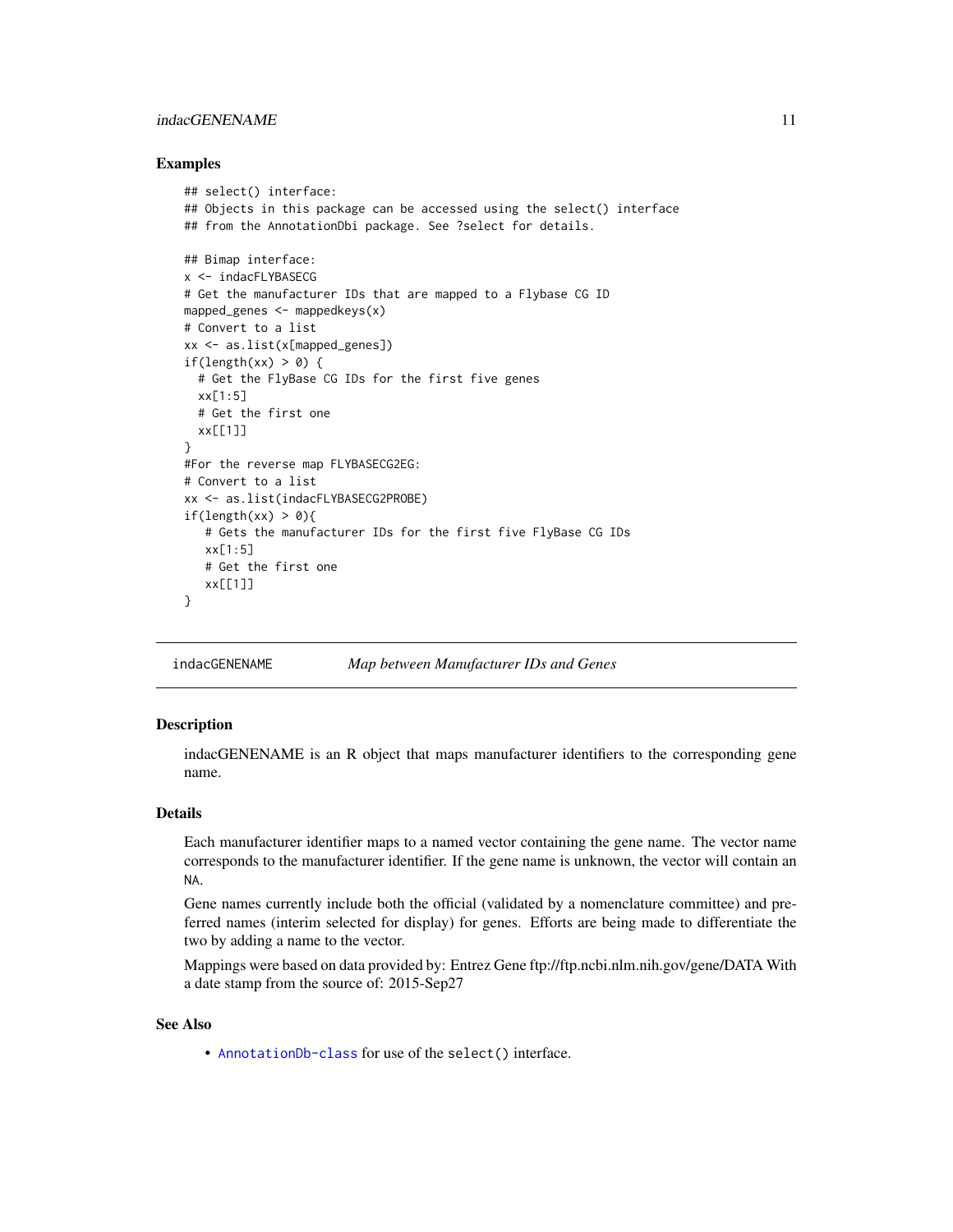#### Examples

```
## select() interface:
## Objects in this package can be accessed using the select() interface
## from the AnnotationDbi package. See ?select for details.
## Bimap interface:
x <- indacGENENAME
# Get the probe identifiers that are mapped to a gene name
mapped_probes <- mappedkeys(x)
# Convert to a list
xx <- as.list(x[mapped_probes])
if(length(xx) > 0) {
  # Get the GENENAME for the first five probes
  xx[1:5]
  # Get the first one
  xx[[1]]
}
```
indacGO *Maps between manufacturer IDs and Gene Ontology (GO) IDs*

#### <span id="page-11-0"></span>**Description**

indacGO is an R object that provides mappings between manufacturer identifiers and the GO identifiers that they are directly associated with. This mapping and its reverse mapping (indacGO2PROBE) do NOT associate the child terms from the GO ontology with the gene. Only the directly evidenced terms are represented here.

indacGO2ALLPROBES is an R object that provides mappings between a given GO identifier and all of the manufacturer identifiers annotated at that GO term OR TO ONE OF IT'S CHILD NODES in the GO ontology. Thus, this mapping is much larger and more inclusive than indacGO2PROBE.

# Details

If indacGO is cast as a list, each manufacturer identifier is mapped to a list of lists. The names on the outer list are GO identifiers. Each inner list consists of three named elements: GOID, Ontology, and Evidence.

The GOID element matches the GO identifier named in the outer list and is included for convenience when processing the data using 'lapply'.

The Ontology element indicates which of the three Gene Ontology categories this identifier belongs to. The categories are biological process (BP), cellular component (CC), and molecular function (MF).

The Evidence element contains a code indicating what kind of evidence supports the association of the GO identifier to the manufacturer id. Some of the evidence codes in use include:

IMP: inferred from mutant phenotype

IGI: inferred from genetic interaction

IPI: inferred from physical interaction

<span id="page-11-1"></span>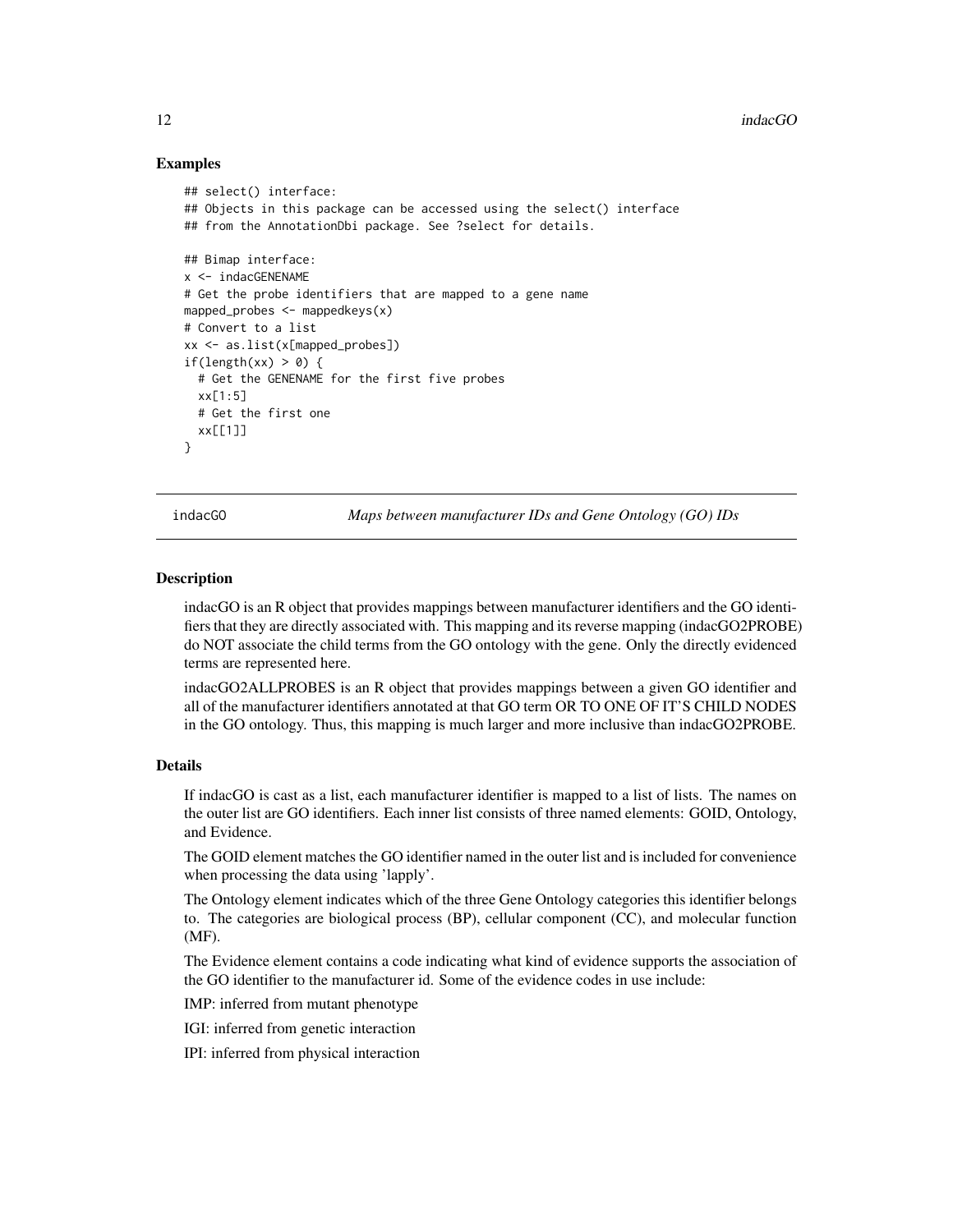#### <span id="page-12-0"></span>indacGO 13

ISS: inferred from sequence similarity

IDA: inferred from direct assay

IEP: inferred from expression pattern

IEA: inferred from electronic annotation

TAS: traceable author statement

NAS: non-traceable author statement

ND: no biological data available

IC: inferred by curator

A more complete listing of evidence codes can be found at:

<http://www.geneontology.org/GO.evidence.shtml>

If indacGO2ALLPROBES or indacGO2PROBE is cast as a list, each GO term maps to a named vector of manufacturer identifiers and evidence codes. A GO identifier may be mapped to the same manufacturer identifier more than once but the evidence code can be different. Mappings between Gene Ontology identifiers and Gene Ontology terms and other information are available in a separate data package named GO.

Whenever any of these mappings are cast as a data.frame, all the results will be output in an appropriate tabular form.

Mappings between manufacturer identifiers and GO information were obtained through their mappings to manufacturer identifiers. NAs are assigned to manufacturer identifiers that can not be mapped to any Gene Ontology information. Mappings between Gene Ontology identifiers an Gene Ontology terms and other information are available in a separate data package named GO.

All mappings were based on data provided by: Gene Ontology ftp://ftp.geneontology.org/pub/go/godatabase/archive/latestlite/ With a date stamp from the source of: 20150919

### References

<ftp://ftp.ncbi.nlm.nih.gov/gene/DATA/>

# See Also

- [indacGO2ALLPROBES](#page-11-0)
- [AnnotationDb-class](#page-0-0) for use of the select() interface.

```
## select() interface:
## Objects in this package can be accessed using the select() interface
## from the AnnotationDbi package. See ?select for details.
## Bimap interface:
x <- indacGO
# Get the manufacturer identifiers that are mapped to a GO ID
mapped_genes <- mappedkeys(x)
# Convert to a list
xx <- as.list(x[mapped_genes])
if(length(xx) > 0) {
```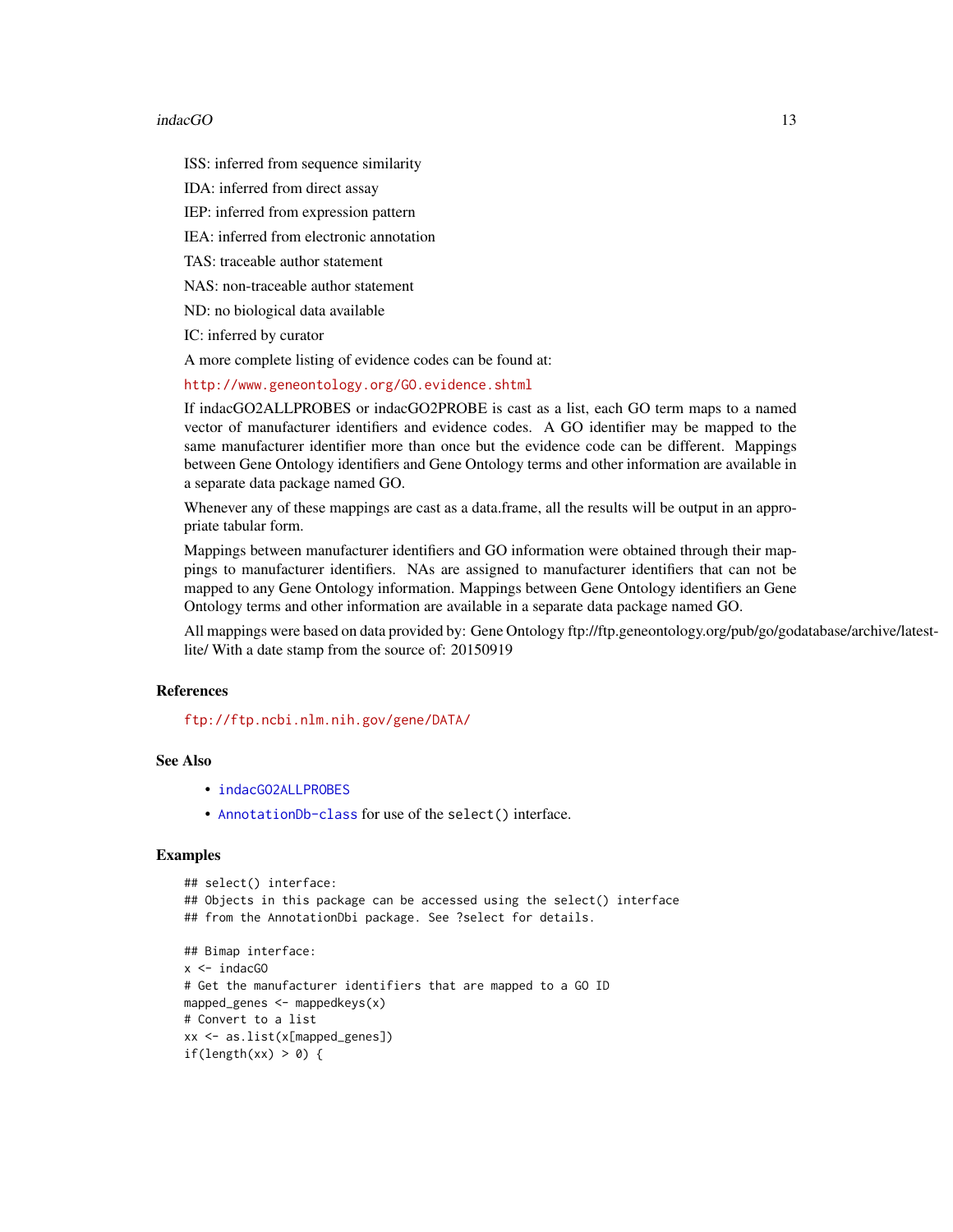```
# Try the first one
    got <- xx[[1]]
    got[[1]][["GOID"]]
    got[[1]][["Ontology"]]
    got[[1]][["Evidence"]]
}
# For the reverse map:
# Convert to a list
xx <- as.list(indacGO2PROBE)
if(length(xx) > 0){
    # Gets the manufacturer ids for the top 2nd and 3nd GO identifiers
    goids \leq xx[2:3]# Gets the manufacturer ids for the first element of goids
    goids[[1]]
    # Evidence code for the mappings
   names(goids[[1]])
}
# Convert indacGO2ALLPROBES to a list
xx <- as.list(indacGO2ALLPROBES)
if(length(xx) > 0){
# Gets the manufacturer identifiers for the top 2nd and 3nd GO identifiers
    goids \leq xx[2:3]# Gets all the manufacturer identifiers for the first element of goids
   goids[[1]]
    # Evidence code for the mappings
   names(goids[[1]])
}
```
indacMAP *Map between Manufacturer Identifiers and cytogenetic maps/bands*

#### Description

indacMAP is an R object that provides mappings between manufacturer identifiers and cytoband locations.

#### Details

Each manufacturer identifier is mapped to a vector of cytoband locations. The vector length may be one or longer, if there are multiple reported chromosomal locations for a given gene. An NA is reported for any manufacturer identifiers that cannot be mapped to a cytoband at this time.

Cytogenetic bands for most higher organisms are labeled p1, p2, p3, q1, q2, q3 (p and q are the p and q arms), etc., counting from the centromere out toward the telomeres. At higher resolutions, sub-bands can be seen within the bands. The sub-bands are also numbered from the centromere out toward the telomere. Thus, a label of 7q31.2 indicates that the band is on chromosome 7, q arm, band 3, sub-band 1, and sub-sub-band 2.

Mappings were based on data provided by: Entrez Gene ftp://ftp.ncbi.nlm.nih.gov/gene/DATA With a date stamp from the source of: 2015-Sep27

<span id="page-13-0"></span>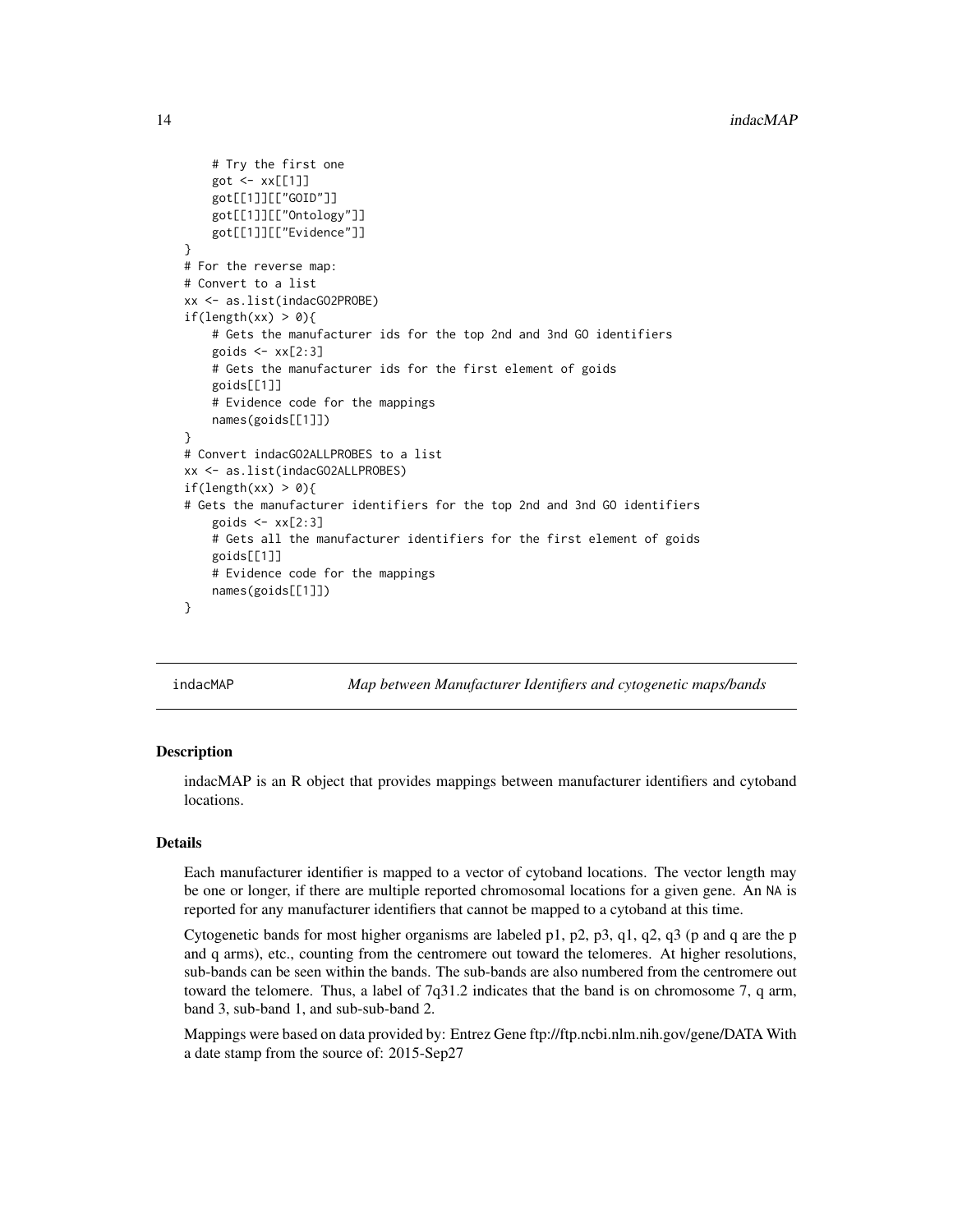# <span id="page-14-0"></span>indacMAPCOUNTS 15

#### References

<http://www.ncbi.nlm.nih.gov>

#### See Also

• [AnnotationDb-class](#page-0-0) for use of the select() interface.

#### Examples

```
## select() interface:
## Objects in this package can be accessed using the select() interface
## from the AnnotationDbi package. See ?select for details.
## Bimap interface:
x < - indacMAP
# Get the probe identifiers that are mapped to any cytoband
mapped_probes <- mappedkeys(x)
# Convert to a list
xx <- as.list(x[mapped_probes])
if(length(xx) > 0) {
  # Get the MAP for the first five probes
  xx[1:5]# Get the first one
  xx[[1]]
}
```
indacMAPCOUNTS *Number of mapped keys for the maps in package indac.db*

#### Description

DEPRECATED. Counts in the MAPCOUNT table are out of sync and should not be used.

indacMAPCOUNTS provides the "map count" (i.e. the count of mapped keys) for each map in package indac.db.

#### Details

DEPRECATED. Counts in the MAPCOUNT table are out of sync and should not be used.

This "map count" information is precalculated and stored in the package annotation DB. This allows some quality control and is used by the [checkMAPCOUNTS](#page-0-0) function defined in AnnotationDbi to compare and validate different methods (like count.mappedkeys(x) or sum(!is.na(as.list(x)))) for getting the "map count" of a given map.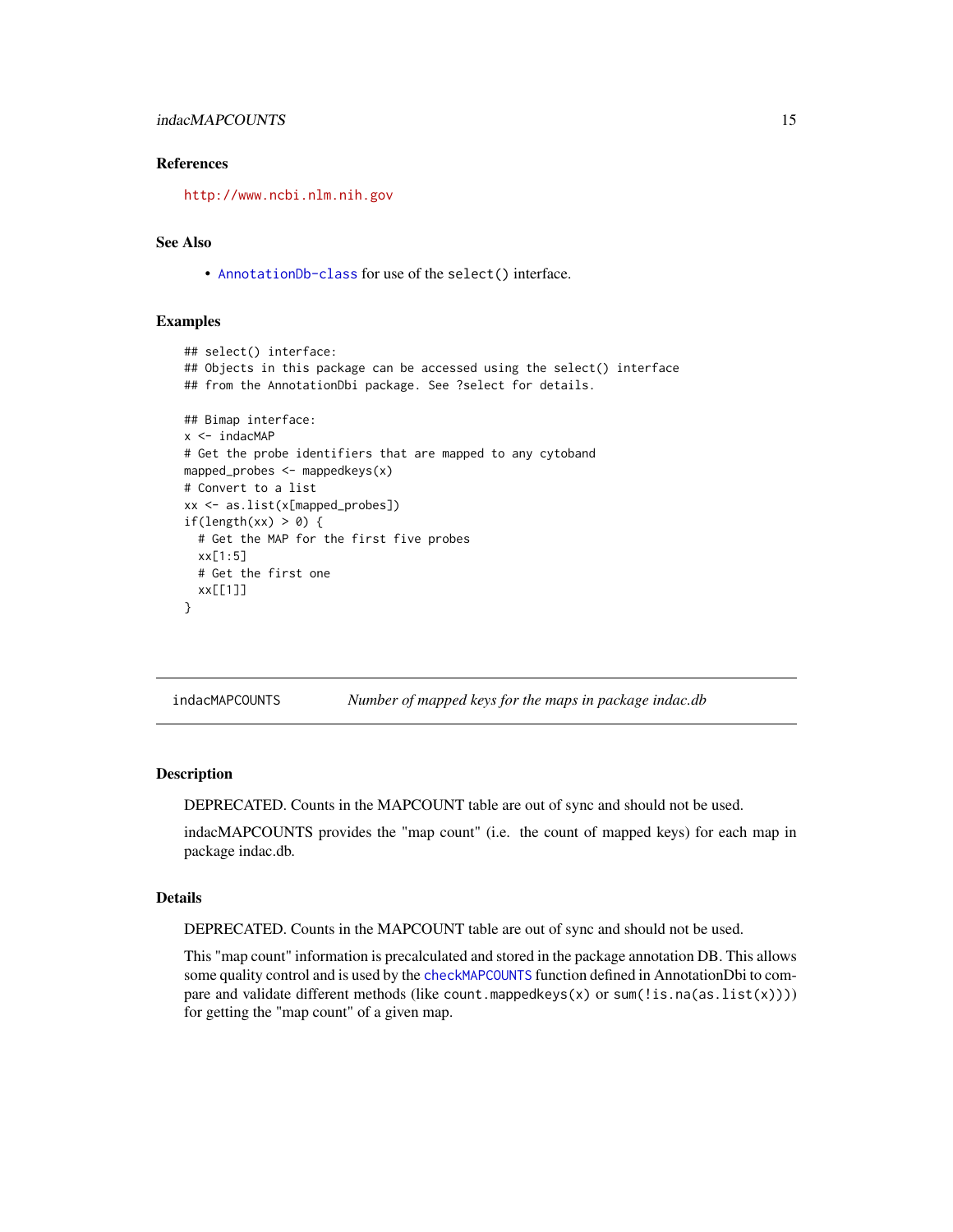#### Description

indacORGANISM is an R object that contains a single item: a character string that names the organism for which indac was built. indacORGPKG is an R object that contains a chararcter vector with the name of the organism package that a chip package depends on for its gene-centric annotation.

#### Details

Although the package name is suggestive of the organism for which it was built, indacORGANISM provides a simple way to programmatically extract the organism name. indacORGPKG provides a simple way to programmatically extract the name of the parent organism package. The parent organism package is a strict dependency for chip packages as this is where the gene cetric information is ultimately extracted from. The full package name will always be this string plus the extension ".db". But most programatic acces will not require this extension, so its more convenient to leave it out.

#### See Also

• [AnnotationDb-class](#page-0-0) for use of the select() interface.

#### Examples

```
## select() interface:
## Objects in this package can be accessed using the select() interface
## from the AnnotationDbi package. See ?select for details.
## Bimap interface:
indacORGANISM
indacORGPKG
```
indacPATH *Mappings between probe identifiers and KEGG pathway identifiers*

#### Description

KEGG (Kyoto Encyclopedia of Genes and Genomes) maintains pathway data for various organisms.

indacPATH maps probe identifiers to the identifiers used by KEGG for pathways in which the genes represented by the probe identifiers are involved

indacPATH2PROBE is an R object that provides mappings between KEGG identifiers and manufacturer identifiers.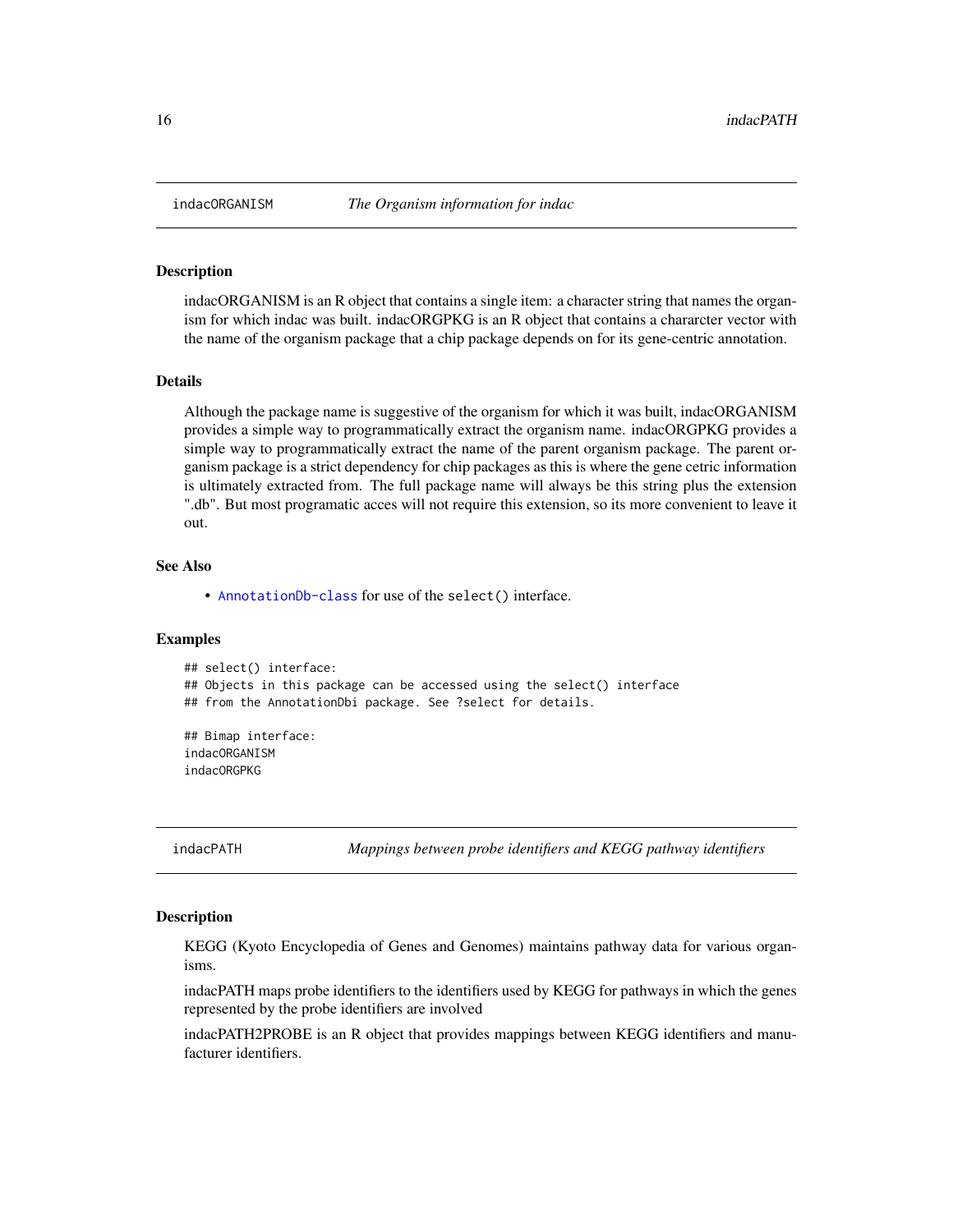#### indacPATH 17

# Details

Each KEGG pathway has a name and identifier. Pathway name for a given pathway identifier can be obtained using the KEGG data package that can either be built using AnnBuilder or downloaded from Bioconductor <http://www.bioconductor.org>.

Graphic presentations of pathways are searchable at url http://www.genome.ad.jp/kegg/pathway.html by using pathway identifiers as keys.

Mappings were based on data provided by: KEGG GENOME ftp://ftp.genome.jp/pub/kegg/genomes With a date stamp from the source of: 2011-Mar15

# References

<http://www.genome.ad.jp/kegg/>

# See Also

• [AnnotationDb-class](#page-0-0) for use of the select() interface.

```
## select() interface:
## Objects in this package can be accessed using the select() interface
## from the AnnotationDbi package. See ?select for details.
## Bimap interface:
x <- indacPATH
# Get the probe identifiers that are mapped to a KEGG pathway ID
mapped_probes <- mappedkeys(x)
# Convert to a list
xx <- as.list(x[mapped_probes])
if(length(xx) > 0) {
  # Get the PATH for the first five probes
  xx[1:5]
  # Get the first one
  xx[[1]]
}
# Now convert the indacPATH2PROBE object to a list
xx <- as.list(indacPATH2PROBE)
if(length(xx) > 0){
    # Get the probe identifiers for the first two pathway identifiers
    xx[1:2]
    # Get the first one
    xx[[1]]
}
```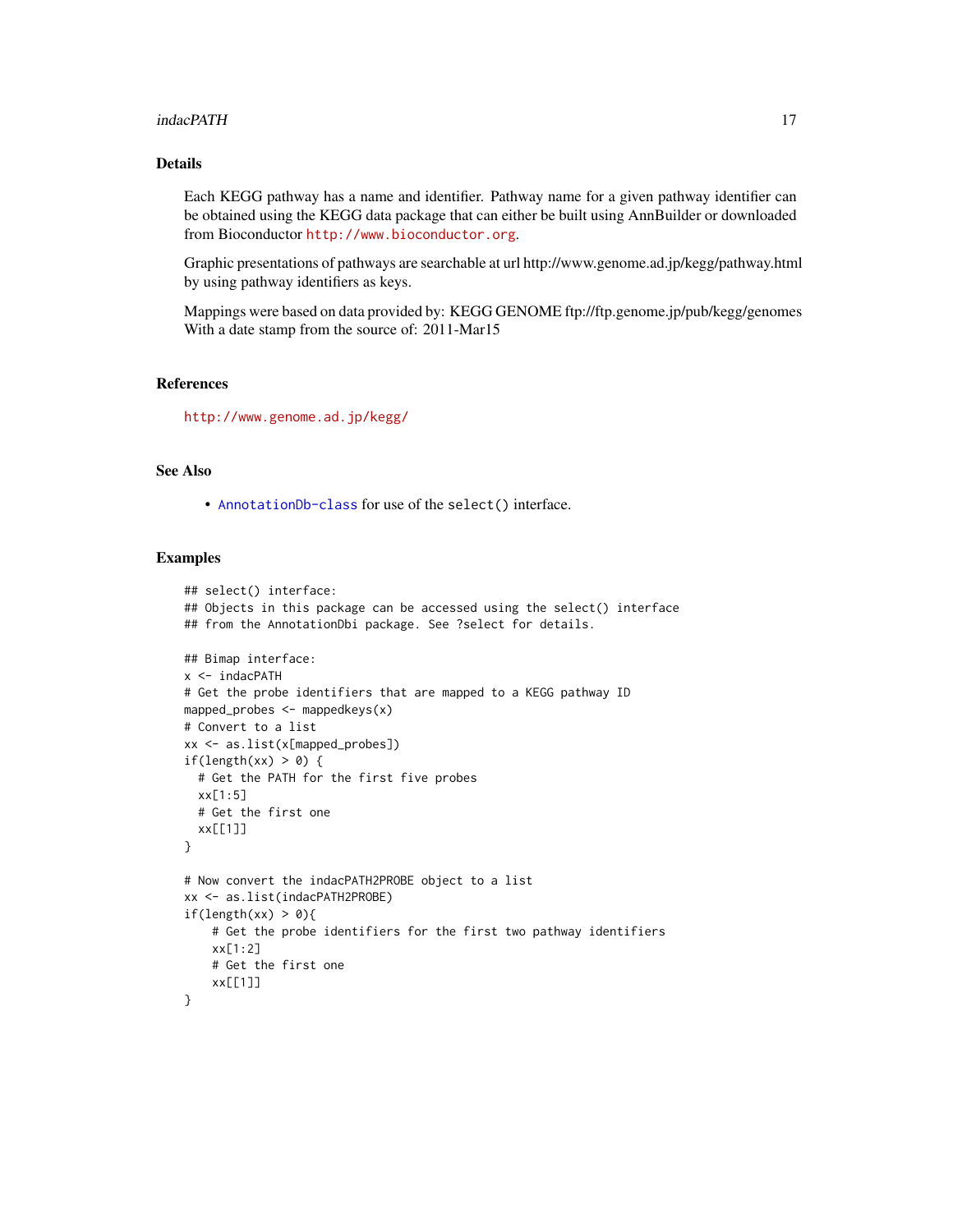#### Description

indacPMID is an R object that provides mappings between manufacturer identifiers and PubMed identifiers. indacPMID2PROBE is an R object that provides mappings between PubMed identifiers and manufacturer identifiers.

#### Details

When indacPMID is viewed as a list each manufacturer identifier is mapped to a named vector of PubMed identifiers. The name associated with each vector corresponds to the manufacturer identifier. The length of the vector may be one or greater, depending on how many PubMed identifiers a given manufacturer identifier is mapped to. An NA is reported for any manufacturer identifier that cannot be mapped to a PubMed identifier.

When indacPMID2PROBE is viewed as a list each PubMed identifier is mapped to a named vector of manufacturer identifiers. The name represents the PubMed identifier and the vector contains all manufacturer identifiers that are represented by that PubMed identifier. The length of the vector may be one or longer, depending on how many manufacturer identifiers are mapped to a given PubMed identifier.

Titles, abstracts, and possibly full texts of articles can be obtained from PubMed by providing a valid PubMed identifier. The pubmed function of annotate can also be used for the same purpose.

Mappings were based on data provided by: Entrez Gene ftp://ftp.ncbi.nlm.nih.gov/gene/DATA With a date stamp from the source of: 2015-Sep27

#### References

<http://www.ncbi.nlm.nih.gov/entrez/query.fcgi?db=PubMed>

#### See Also

• [AnnotationDb-class](#page-0-0) for use of the select() interface.

```
## select() interface:
## Objects in this package can be accessed using the select() interface
## from the AnnotationDbi package. See ?select for details.
## Bimap interface:
x <- indacPMID
# Get the probe identifiers that are mapped to any PubMed ID
mapped_probes <- mappedkeys(x)
# Convert to a list
xx <- as.list(x[mapped_probes])
if(length(xx) > 0){
```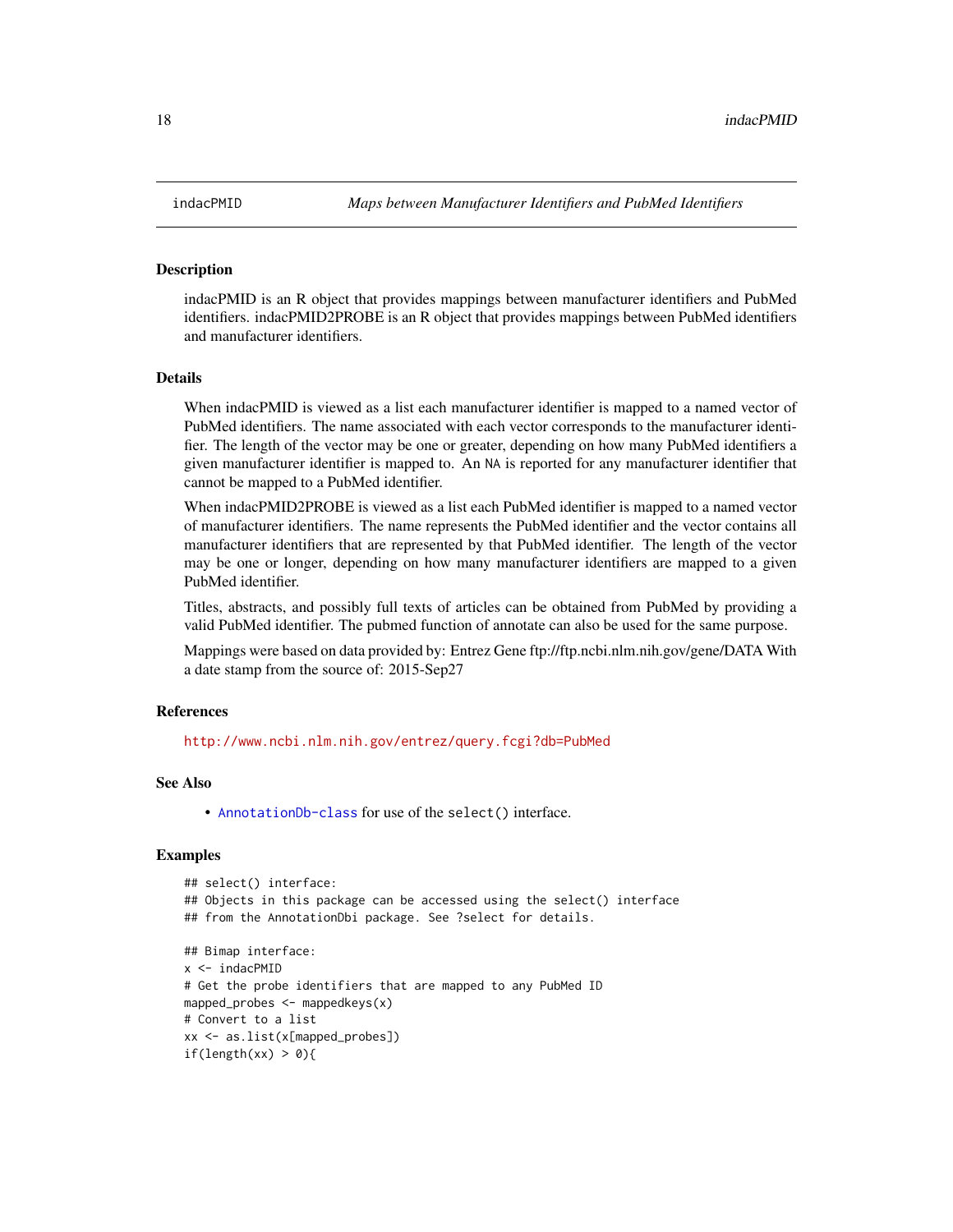```
# Get the PubMed identifiers for the first two probe identifiers
    xx[1:2]
    # Get the first one
   xx[[1]]
    if(interactive() && !is.null(xx[[1]]) && !is.na(xx[[1]])
      && require(annotate)){
       # Get article information as XML files
       xmls < -pubmed(xx[[1]], disp = "data")# View article information using a browser
       pubmed(xx[[1]], disp = "browser")
    }
}
# Now convert the reverse map object indacPMID2PROBE to a list
xx <- as.list(indacPMID2PROBE)
if(length(xx) > 0){
    # Get the probe identifiers for the first two PubMed identifiers
   xx[1:2]
   # Get the first one
   xx[[1]]
    if(interactive() && require(annotate)){
       # Get article information as XML files for a PubMed id
       xmls <- pubmed(names(xx)[1], disp = "data")
       # View article information using a browser
       pubmed(names(xx)[1], disp = "browser")
   }
}
```
indacREFSEQ *Map between Manufacturer Identifiers and RefSeq Identifiers*

#### Description

indacREFSEQ is an R object that provides mappings between manufacturer identifiers and RefSeq identifiers.

# Details

Each manufacturer identifier is mapped to a named vector of RefSeq identifiers. The name represents the manufacturer identifier and the vector contains all RefSeq identifiers that can be mapped to that manufacturer identifier. The length of the vector may be one or greater, depending on how many RefSeq identifiers a given manufacturer identifier can be mapped to. An NA is reported for any manufacturer identifier that cannot be mapped to a RefSeq identifier at this time.

RefSeq identifiers differ in format according to the type of record the identifiers are for as shown below:

NG\\_XXXXX: RefSeq accessions for genomic region (nucleotide) records

NM\\_XXXXX: RefSeq accessions for mRNA records

NC\\_XXXXX: RefSeq accessions for chromosome records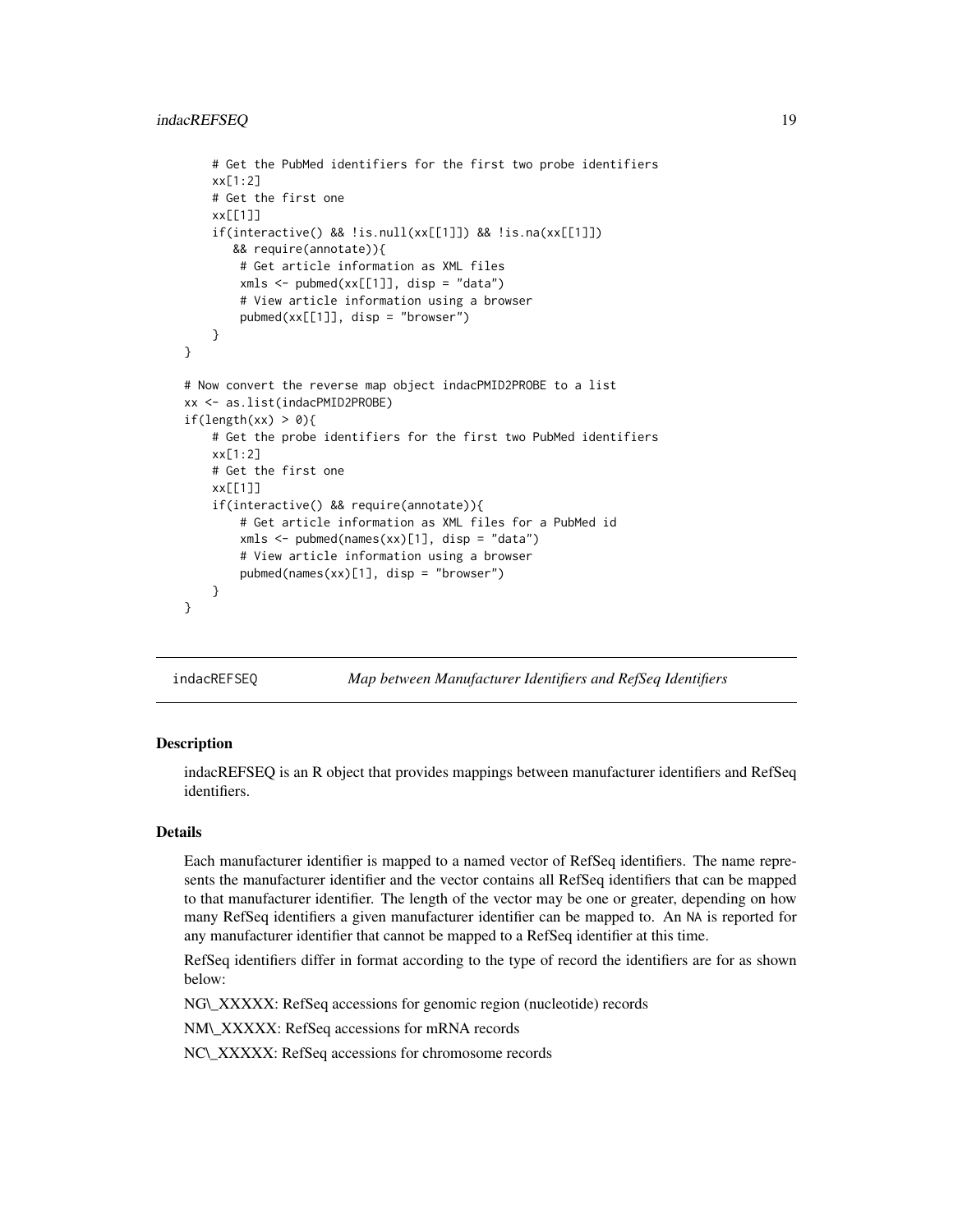<span id="page-19-0"></span>NP\\_XXXXX: RefSeq accessions for protein records

XR\\_XXXXX: RefSeq accessions for model RNAs that are not associated with protein products

XM\\_XXXXX: RefSeq accessions for model mRNA records

XP\\_XXXXX: RefSeq accessions for model protein records

Where XXXXX is a sequence of integers.

NCBI <http://www.ncbi.nlm.nih.gov/RefSeq/> allows users to query the RefSeq database using RefSeq identifiers.

Mappings were based on data provided by: Entrez Gene ftp://ftp.ncbi.nlm.nih.gov/gene/DATA With a date stamp from the source of: 2015-Sep27

#### References

<http://www.ncbi.nlm.nih.gov> <http://www.ncbi.nlm.nih.gov/RefSeq/>

# See Also

• [AnnotationDb-class](#page-0-0) for use of the select() interface.

#### Examples

```
## select() interface:
## Objects in this package can be accessed using the select() interface
## from the AnnotationDbi package. See ?select for details.
## Bimap interface:
x <- indacREFSEQ
# Get the probe identifiers that are mapped to any RefSeq ID
mapped_probes <- mappedkeys(x)
# Convert to a list
xx <- as.list(x[mapped_probes])
if(length(xx) > 0) {
  # Get the REFSEQ for the first five probes
  xx[1:5]
  # Get the first one
  xx[[1]]
}
```
indacSYMBOL *Map between Manufacturer Identifiers and Gene Symbols*

#### Description

indacSYMBOL is an R object that provides mappings between manufacturer identifiers and gene abbreviations.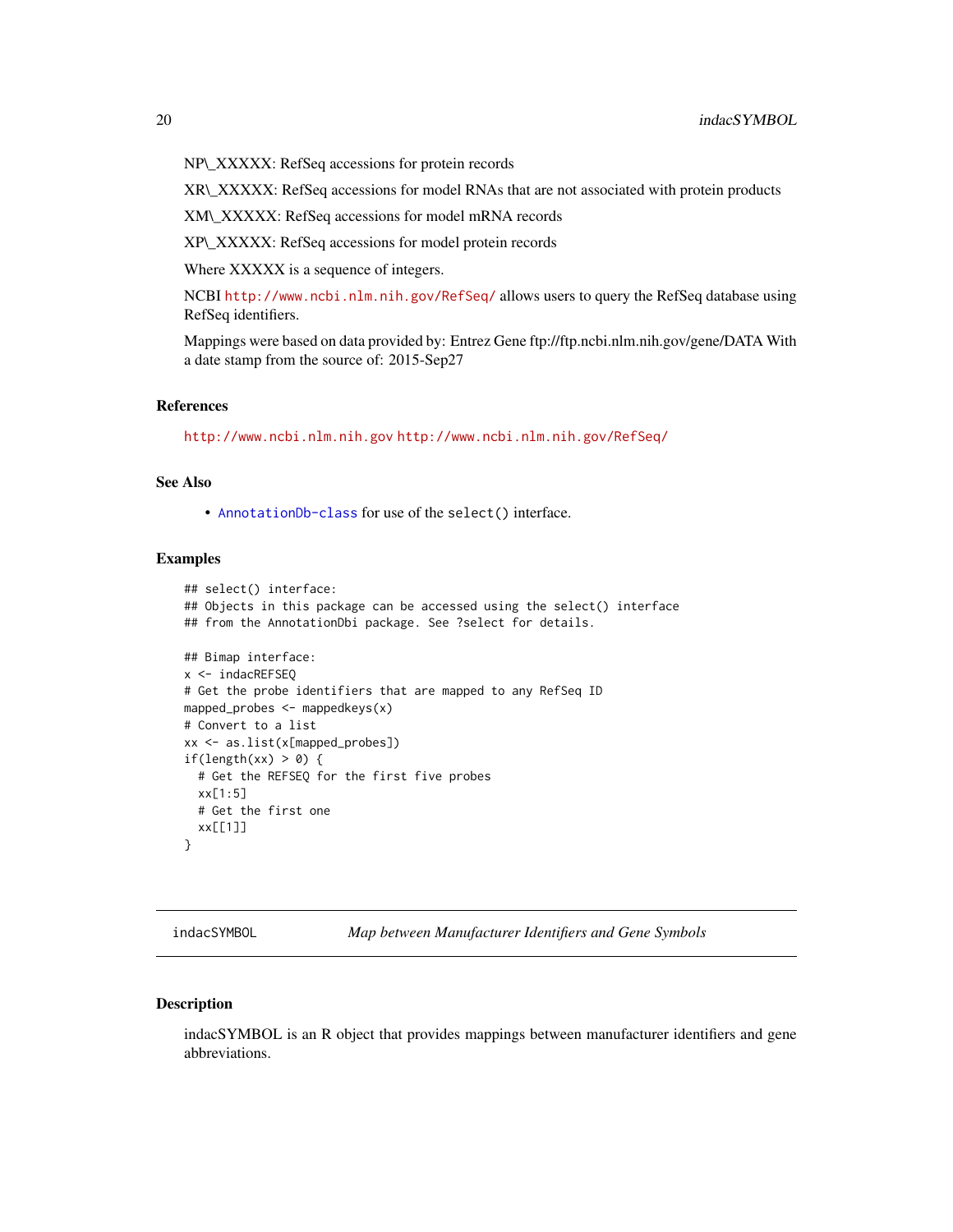### <span id="page-20-0"></span>Details

Each manufacturer identifier is mapped to an abbreviation for the corresponding gene. An NA is reported if there is no known abbreviation for a given gene.

Symbols typically consist of 3 letters that define either a single gene (ABC) or multiple genes (ABC1, ABC2, ABC3). Gene symbols can be used as key words to query public databases such as Entrez Gene.

Mappings were based on data provided by: Entrez Gene ftp://ftp.ncbi.nlm.nih.gov/gene/DATA With a date stamp from the source of: 2015-Sep27

# References

<http://www.ncbi.nlm.nih.gov/entrez/query.fcgi?db=gene>

# See Also

• [AnnotationDb-class](#page-0-0) for use of the select() interface.

# Examples

```
## select() interface:
## Objects in this package can be accessed using the select() interface
## from the AnnotationDbi package. See ?select for details.
## Bimap interface:
x <- indacSYMBOL
# Get the probe identifiers that are mapped to a gene symbol
mapped_probes <- mappedkeys(x)
# Convert to a list
xx <- as.list(x[mapped_probes])
if(length(xx) > 0) {
  # Get the SYMBOL for the first five probes
  xx[1:5]
  # Get the first one
  xx[[1]]
}
```
indacUNIGENE *Map between Manufacturer Identifiers and UniGene cluster identifiers*

# Description

indacUNIGENE is an R object that provides mappings between manufacturer identifiers and Uni-Gene identifiers.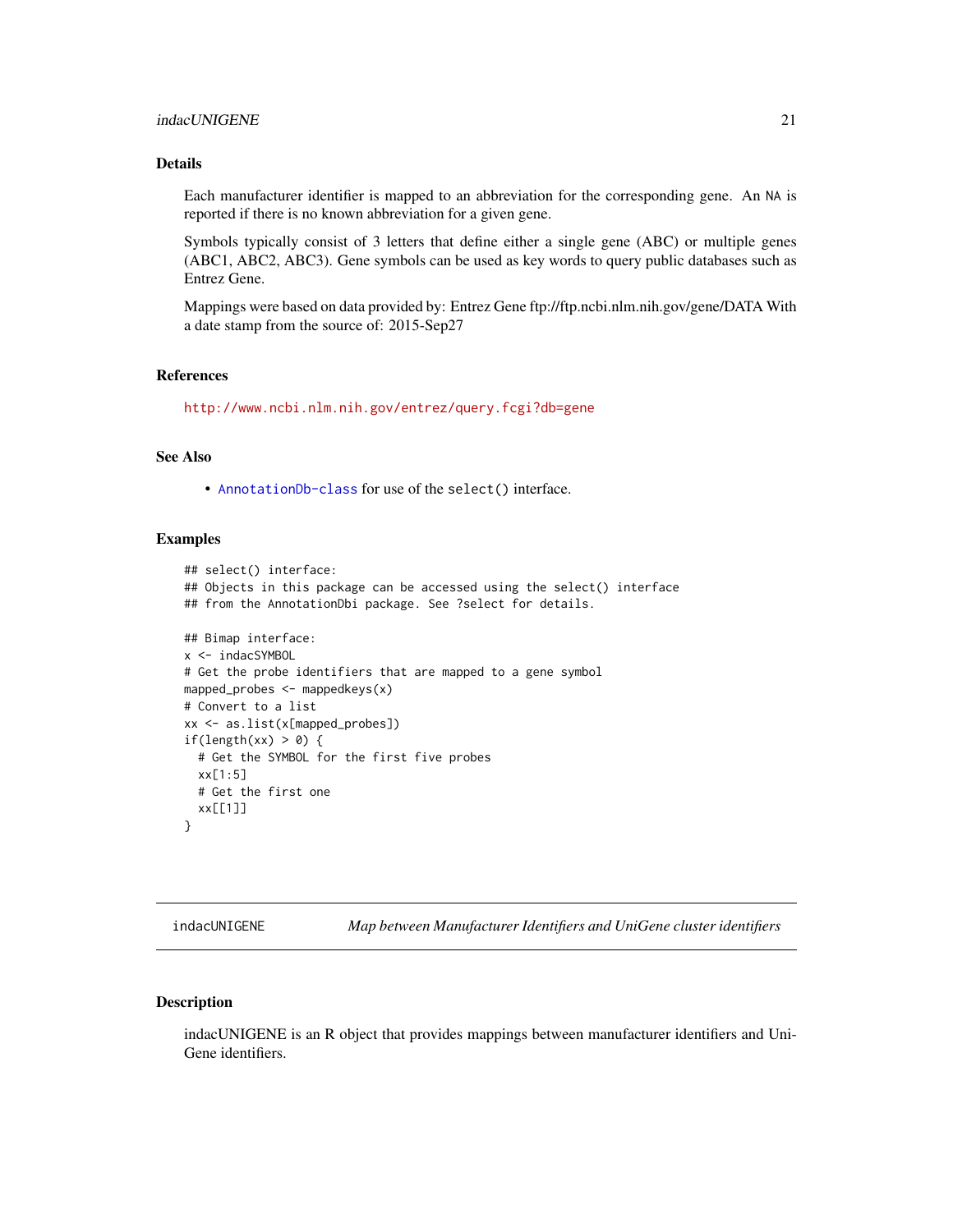# <span id="page-21-0"></span>Details

Each manufacturer identifier is mapped to a UniGene identifier. An NA is reported if the manufacturer identifier cannot be mapped to UniGene at this time.

A UniGene identifier represents a cluster of sequences of a gene. Using UniGene identifiers one can query the UniGene database for information about the sequences or the Entrez Gene database for information about the genes.

Mappings were based on data provided by: Entrez Gene ftp://ftp.ncbi.nlm.nih.gov/gene/DATA With a date stamp from the source of: 2015-Sep27

#### References

<http://www.ncbi.nlm.nih.gov/entrez/query.fcgi?db=gene>

#### See Also

• [AnnotationDb-class](#page-0-0) for use of the select() interface.

#### Examples

```
## select() interface:
## Objects in this package can be accessed using the select() interface
## from the AnnotationDbi package. See ?select for details.
## Bimap interface:
x <- indacUNIGENE
# Get the probe identifiers that are mapped to an UNIGENE ID
mapped_probes <- mappedkeys(x)
# Convert to a list
xx <- as.list(x[mapped_probes])
if(length(xx) > 0) {
  # Get the UNIGENE for the first five probes
  xx[1:5]
  # Get the first one
  xx[[1]]
}
```
indacUNIPROT *Map Uniprot accession numbers with Entrez Gene identifiers*

#### Description

indacUNIPROT is an R object that contains mappings between the manufacturer identifiers and Uniprot accession numbers.

#### Details

This object is a simple mapping of manufacturer identifiers to Uniprot Accessions.

Mappings were based on data provided by NCBI (link above) with an exception for fly, which required retrieving the data from ensembl <http://www.ensembl.org/biomart/martview/>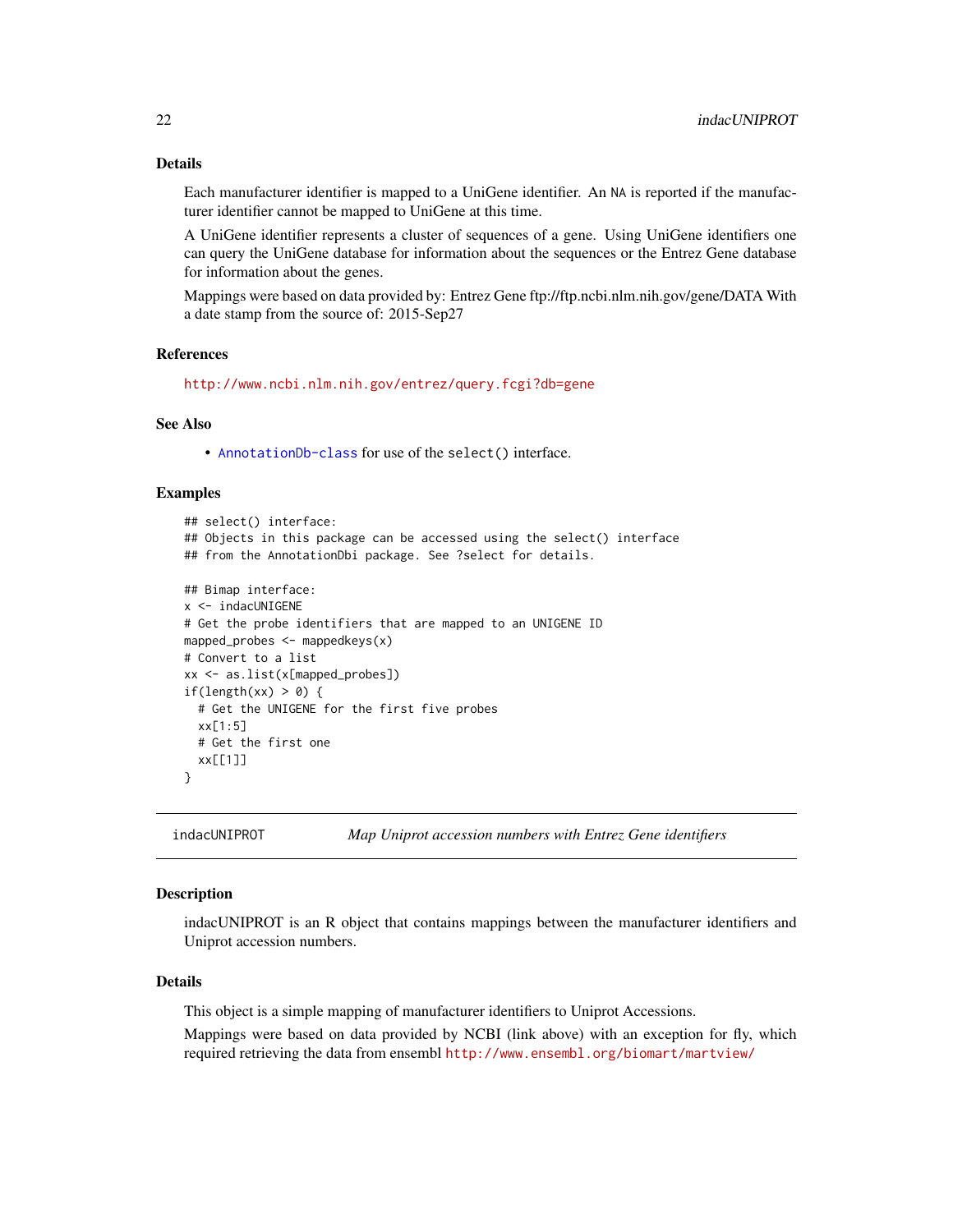<span id="page-22-0"></span>indac\_dbconn 23

# See Also

• [AnnotationDb-class](#page-0-0) for use of the select() interface.

# Examples

```
## select() interface:
## Objects in this package can be accessed using the select() interface
## from the AnnotationDbi package. See ?select for details.
## Bimap interface:
x <- indacUNIPROT
# Get the entrez gene IDs that are mapped to an Uniprot ID
mapped_genes <- mappedkeys(x)
# Convert to a list
xx <- as.list(x[mapped_genes])
if(length(xx) > 0) {
  # Get the Uniprot IDs for the first five genes
  xx[1:5]
  # Get the first one
  xx[[1]]
}
```
indac\_dbconn *Collect information about the package annotation DB*

#### Description

Some convenience functions for getting a connection object to (or collecting information about) the package annotation DB.

#### Usage

```
indac_dbconn()
indac_dbfile()
indac_dbschema(file="", show.indices=FALSE)
indac_dbInfo()
```
#### Arguments

| file         | A connection, or a character string naming the file to print to (see the file<br>argument of the cat function for the details). |
|--------------|---------------------------------------------------------------------------------------------------------------------------------|
| show.indices | The CREATE INDEX statements are not shown by default. Use show, indices=TRUE<br>to get them.                                    |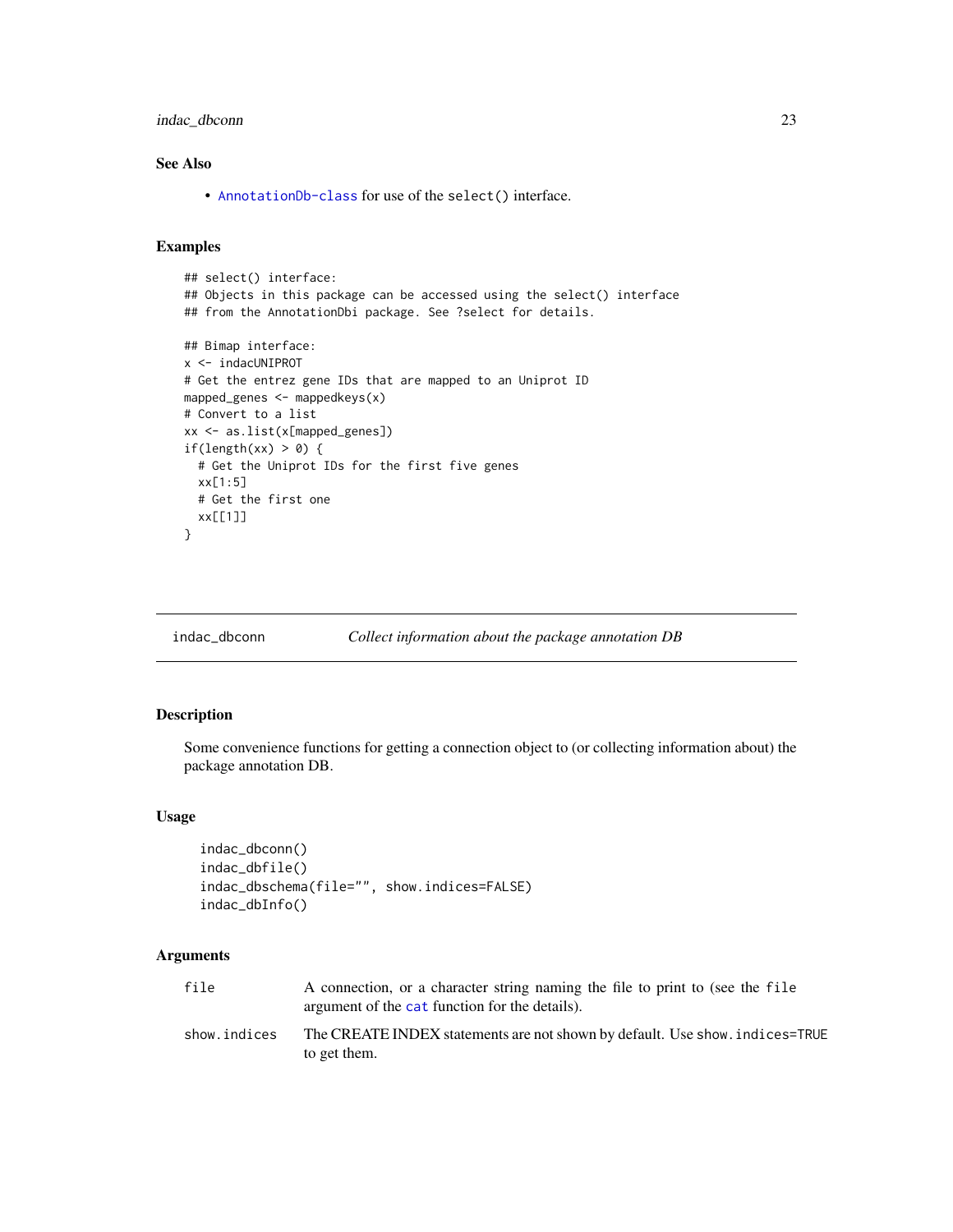# <span id="page-23-0"></span>Details

indac\_dbconn returns a connection object to the package annotation DB. IMPORTANT: Don't call [dbDisconnect](#page-0-0) on the connection object returned by indac\_dbconn or you will break all the [AnnDbObj](#page-0-0) objects defined in this package!

indac\_dbfile returns the path (character string) to the package annotation DB (this is an SQLite file).

indac\_dbschema prints the schema definition of the package annotation DB.

indac\_dbInfo prints other information about the package annotation DB.

#### Value

indac\_dbconn: a DBIConnection object representing an open connection to the package annotation DB.

indac\_dbfile: a character string with the path to the package annotation DB.

indac\_dbschema: none (invisible NULL).

indac\_dbInfo: none (invisible NULL).

#### See Also

[dbGetQuery](#page-0-0), [dbConnect](#page-0-0), [dbconn](#page-0-0), [dbfile](#page-0-0), [dbschema](#page-0-0), [dbInfo](#page-0-0)

# Examples

library(DBI) ## Count the number of rows in the "probes" table: dbGetQuery(indac\_dbconn(), "SELECT COUNT(\*) FROM probes")

indac\_dbschema()

indac\_dbInfo()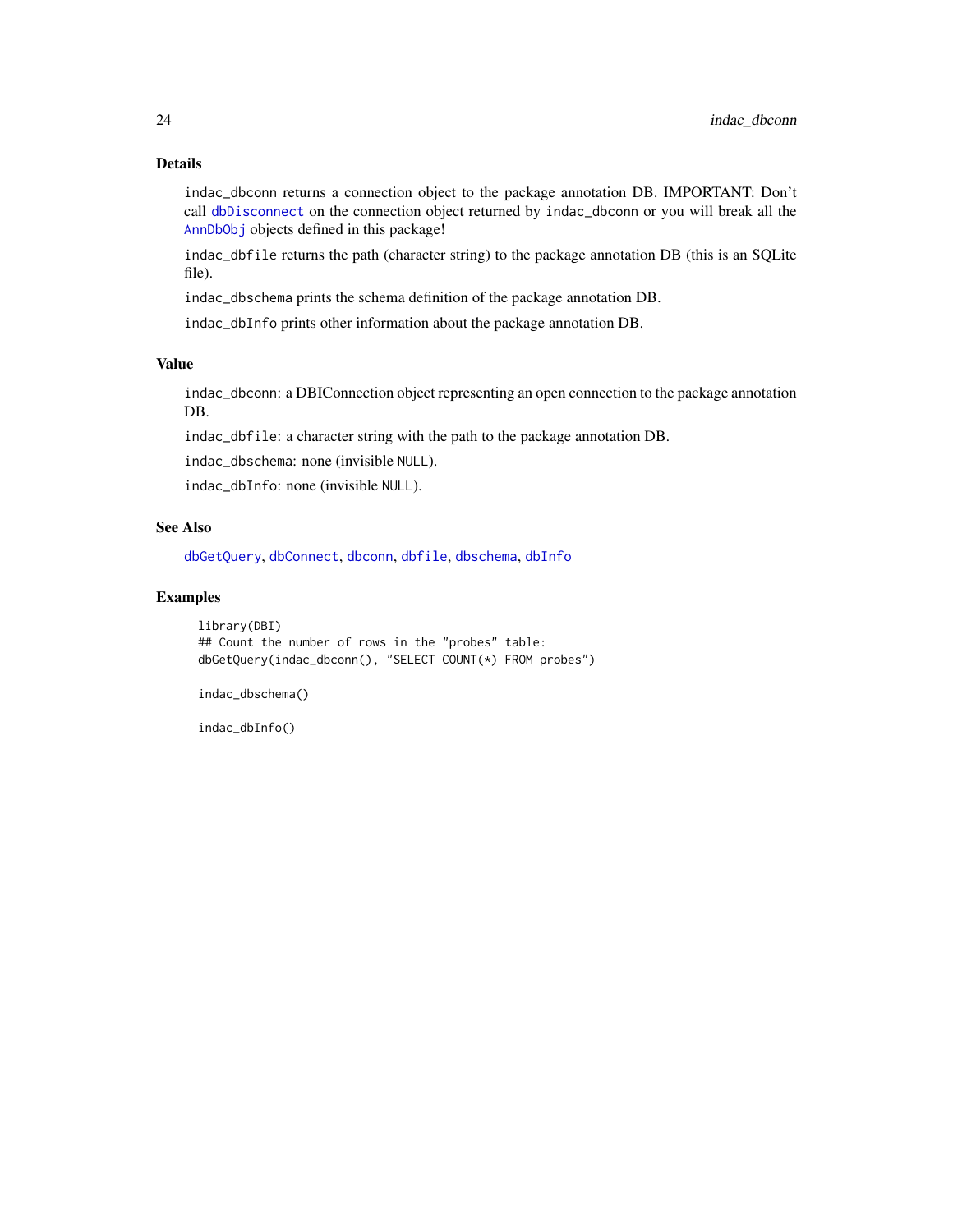# Index

∗ datasets indac.db , [3](#page-2-0) indac\_dbconn , [23](#page-22-0) indacACCNUM , [1](#page-0-1) indacALIAS2PROBE , [2](#page-1-0) indacCHR , [3](#page-2-0) indacCHRLENGTHS , [4](#page-3-0) indacCHRLOC, [5](#page-4-0) indacENSEMBL , [6](#page-5-0) indacENTREZID , [7](#page-6-0) indacENZYME, [8](#page-7-0) indacFLYBASE , [9](#page-8-0) indacFLYBASECG , [10](#page-9-0) indacGENENAME , [11](#page-10-0) indacGO , [12](#page-11-1) indacMAP , [14](#page-13-0) indacMAPCOUNTS , [15](#page-14-0) indacORGANISM , [16](#page-15-0) indacPATH , [16](#page-15-0) indacPMID , [18](#page-17-0) indacREFSEQ , [19](#page-18-0) indacSYMBOL , [20](#page-19-0) indacUNIGENE , [21](#page-20-0) indacUNIPROT , [22](#page-21-0) ∗ utilities indac\_dbconn , [23](#page-22-0) AnnDbObj , *[24](#page-23-0)* cat , *[23](#page-22-0)* checkMAPCOUNTS , *[15](#page-14-0)* dbconn , *[24](#page-23-0)* dbConnect , *[24](#page-23-0)* dbDisconnect , *[24](#page-23-0)* dbfile , *[24](#page-23-0)* dbGetQuery , *[24](#page-23-0)* dbInfo , *[24](#page-23-0)* dbschema , *[24](#page-23-0)*

indac *(*indac.db *)* , [3](#page-2-0)

indac.db , [3](#page-2-0) indac\_dbconn , [23](#page-22-0) indac\_dbfile *(*indac\_dbconn *)* , [23](#page-22-0) indac\_dbInfo *(*indac\_dbconn *)* , [23](#page-22-0) indac\_dbschema *(*indac\_dbconn *)* , [23](#page-22-0) indacACCNUM , [1](#page-0-1) indacALIAS2PROBE , [2](#page-1-0) indacCHR , [3](#page-2-0) indacCHRLENGTHS , [4](#page-3-0) indacCHRLOC, [5](#page-4-0) indacCHRLOCEND *(*indacCHRLOC *)* , [5](#page-4-0) indacENSEMBL, [6](#page-5-0) indacENSEMBL2PROBE *(*indacENSEMBL *)* , [6](#page-5-0) indacENTREZID , [7](#page-6-0) indacENZYME, [8](#page-7-0) indacENZYME2PROBE *(*indacENZYME *)* , [8](#page-7-0) indacFLYBASE , [9](#page-8-0) indacFLYBASE2PROBE *(*indacFLYBASE *)* , [9](#page-8-0) indacFLYBASECG , [10](#page-9-0) indacFLYBASECG2PROBE *(*indacFLYBASECG *)* , [10](#page-9-0) indacGENENAME , [11](#page-10-0) indacGO , [12](#page-11-1) indacGO2ALLPROBES , *[13](#page-12-0)* indacGO2ALLPROBES *(*indacGO *)* , [12](#page-11-1) indacGO2PROBE *(*indacGO *)* , [12](#page-11-1) indacLOCUSID *(*indacENTREZID *)* , [7](#page-6-0) indacMAP , [14](#page-13-0) indacMAPCOUNTS , [15](#page-14-0) indacORGANISM , [16](#page-15-0) indacORGPKG *(*indacORGANISM *)* , [16](#page-15-0) indacPATH , [16](#page-15-0) indacPATH2PROBE *(*indacPATH *)* , [16](#page-15-0) indacPMID , [18](#page-17-0) indacPMID2PROBE *(*indacPMID *)* , [18](#page-17-0) indacREFSEQ , [19](#page-18-0) indacSYMBOL , [20](#page-19-0) indacUNIGENE , [21](#page-20-0) indacUNIPROT , [22](#page-21-0)